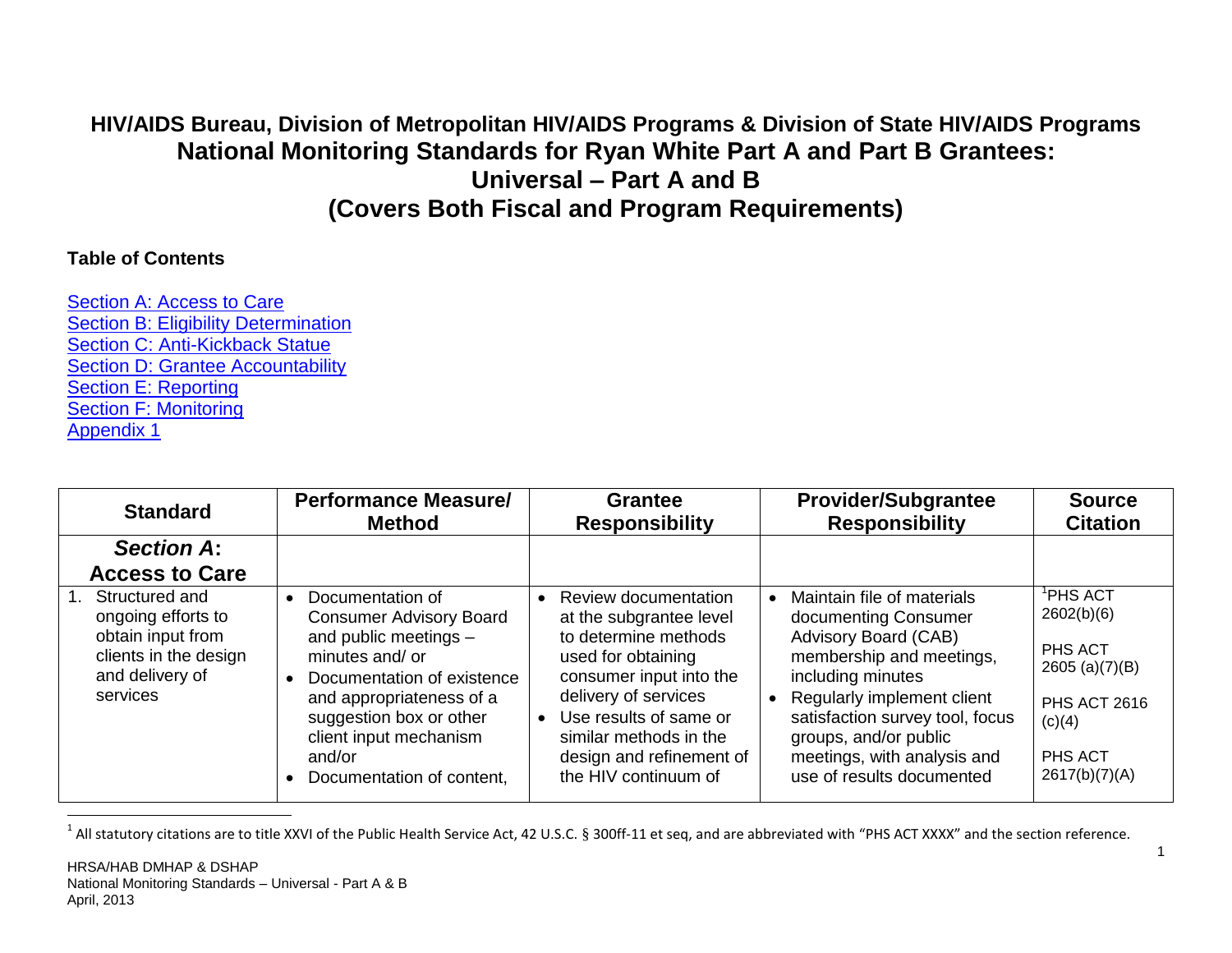| <b>Standard</b>                                                                                                           | <b>Performance Measure/</b><br><b>Method</b>                                                                                                                                                                                                                                                                                                    | <b>Grantee</b><br><b>Responsibility</b>                                                                                                                                                                                                                                                                                                                                                    | <b>Provider/Subgrantee</b><br><b>Responsibility</b>                                                                                                                                                                                                                                                                                                                                                                                       | <b>Source</b><br><b>Citation</b>                           |
|---------------------------------------------------------------------------------------------------------------------------|-------------------------------------------------------------------------------------------------------------------------------------------------------------------------------------------------------------------------------------------------------------------------------------------------------------------------------------------------|--------------------------------------------------------------------------------------------------------------------------------------------------------------------------------------------------------------------------------------------------------------------------------------------------------------------------------------------------------------------------------------------|-------------------------------------------------------------------------------------------------------------------------------------------------------------------------------------------------------------------------------------------------------------------------------------------------------------------------------------------------------------------------------------------------------------------------------------------|------------------------------------------------------------|
|                                                                                                                           | use, and confidentiality of a<br>client satisfaction survey or<br>focus groups conducted at<br>least annually                                                                                                                                                                                                                                   | care                                                                                                                                                                                                                                                                                                                                                                                       | Maintain visible suggestion<br>box or other client input<br>mechanism                                                                                                                                                                                                                                                                                                                                                                     |                                                            |
| Provision of services<br>2.<br>regardless of an<br>individual's ability to<br>pay for the service                         | Subgrantee billing and<br>collection policies and<br>procedures do not:<br>• Deny services for non-<br>payment<br>Deny payment for inability<br>$\bullet$<br>to produce income<br>documentation<br>Require full payment prior<br>$\bullet$<br>to service<br>Include any other<br>$\bullet$<br>procedure that denies<br>services for non-payment | <b>Review subgrantees</b><br>billing, collection, co-pay,<br>and schedule of charges<br>and limitation on charges<br>policies and procedures<br>to ensure that they do<br>not result in denial of<br>services<br>Investigate any<br>$\bullet$<br>complaints against the<br>subgrantee for denial of<br>services<br>Review file of refused<br>$\bullet$<br>clients and client<br>complaints | Have billing, collection, co-<br>pay, and schedule of charges<br>and limitation of charges<br>policies that do not act as a<br>barrier to providing services<br>regardless of the client's ability<br>to pay<br>Maintain file of individuals<br>$\bullet$<br>refused services with reasons<br>for refusal specified; include in<br>file any complaints from<br>clients, with documentation of<br>complaint review and decision<br>reached | PHS ACT<br>2605(a)(7)(A)(i)<br>PHS ACT<br>2617(b)(7)(B)(i) |
| Provision of services<br>3.<br>regardless of the<br>current or past health<br>condition of the<br>individual to be served | Documentation of eligibility<br>$\bullet$<br>determination and provider<br>policies to ensure that they<br>do not:<br>Permit denial of services<br>$\bullet$<br>due to pre-existing<br>conditions<br>Permit denial of services<br>$\bullet$<br>due to non-HIV-related<br>conditions (primary care)<br>Provide any other barrier to              | Review subgrantee<br>eligibility determination<br>and provider policies<br>Investigate any<br>$\bullet$<br>complaints of<br>subgrantees dropping<br>high risk or high cost<br>clients including<br>"dumping" or "cherry<br>picking" patients                                                                                                                                               | Maintain files of eligibility<br>$\bullet$<br>determination and clinical<br>policies<br>• Maintain file of individuals<br>refused services                                                                                                                                                                                                                                                                                                | PHS ACT<br>2605(a)(7)(A)<br>PHS ACT<br>2617(b)(7)(B)(i)    |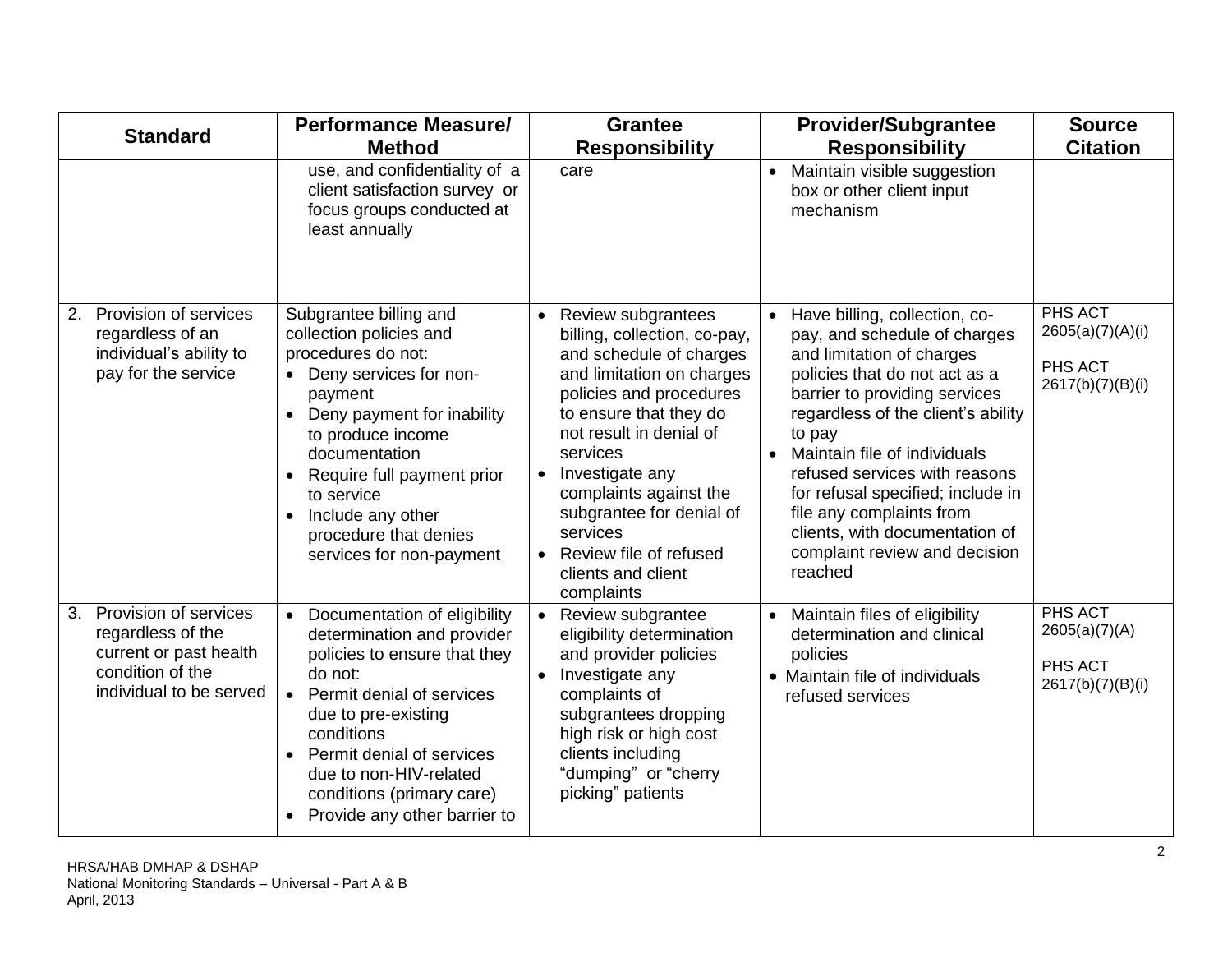<span id="page-2-0"></span>

|    | <b>Standard</b>                                                                                                                    | <b>Performance Measure/</b>                                                                                                                                                                                                                                                                                                                                |                        | <b>Grantee</b>                                                                                                                                                                                                                                                |           | <b>Provider/Subgrantee</b>                                                                                                                                                                                                              | <b>Source</b>                                                                                      |
|----|------------------------------------------------------------------------------------------------------------------------------------|------------------------------------------------------------------------------------------------------------------------------------------------------------------------------------------------------------------------------------------------------------------------------------------------------------------------------------------------------------|------------------------|---------------------------------------------------------------------------------------------------------------------------------------------------------------------------------------------------------------------------------------------------------------|-----------|-----------------------------------------------------------------------------------------------------------------------------------------------------------------------------------------------------------------------------------------|----------------------------------------------------------------------------------------------------|
|    |                                                                                                                                    | <b>Method</b>                                                                                                                                                                                                                                                                                                                                              |                        | <b>Responsibility</b>                                                                                                                                                                                                                                         |           | <b>Responsibility</b>                                                                                                                                                                                                                   | <b>Citation</b>                                                                                    |
| 4. | Provision of services<br>in a setting accessible<br>to low-income<br>individuals with HIV<br>disease                               | care due to a person's past<br>or present health condition<br>A facility that is accessible,<br>$\bullet$<br>Policies and procedures<br>$\bullet$<br>that provide, by referral or<br>vouchers, transportation if<br>facility is not accessible to<br>public transportation<br>policies that may act as a<br>barrier to care for low-<br>income individuals | $\bullet$<br>$\bullet$ | Inspect service<br>subgrantee facility<br>accessibility and with<br>regard to access to<br>public transportation<br>Review policies and<br>procedures for providing<br>transportation assistance<br>if facility is not accessible<br>by public transportation | $\bullet$ | Comply with Americans with<br>Disabilities Act (ADA)<br>requirements<br>Ensure that the facility is<br>accessible by public<br>transportation or provide for<br>transportation assistance                                               | PHS ACT<br>2605(a)(7)(B)<br>PHS ACT<br>2617(b) (7)(B)(ii)<br>PHS ACT<br>2616(c)(4)                 |
| 5. | Outreach to inform<br>low-income individuals<br>of the availability of<br><b>HIV-related services</b><br>and how to access<br>them | Availability of informational<br>materials about subgrantee<br>services and eligibility<br>requirements such as:<br>• Newsletters<br><b>Brochures</b><br>$\bullet$<br><b>Posters</b><br>$\bullet$<br><b>Community Bulletins</b><br>$\bullet$<br>Any other types of<br>$\bullet$<br>promotional materials                                                   | $\bullet$              | <b>Review documents</b><br>indicating activities for<br>promotion and<br>awareness of the<br>availability of HIV<br>services                                                                                                                                  |           | Maintain file documenting<br>subgrantee activities for the<br>promotion of HIV services to<br>low- income individuals,<br>including copies of HIV<br>program materials promoting<br>services and explaining<br>eligibility requirements | <b>PHS ACT 2605</b><br>(a)(7)(C)<br><b>PHS ACT 2617</b><br>(b)(7)(B)(iii)<br>PHS ACT<br>2616(c)(5) |
|    | <b>Section B:</b><br><b>Eligibility</b><br><b>Determination</b>                                                                    |                                                                                                                                                                                                                                                                                                                                                            |                        |                                                                                                                                                                                                                                                               |           |                                                                                                                                                                                                                                         |                                                                                                    |
| 1. | Eligibility<br>determination and<br>reassessment of<br>clients to determine<br>eligibility as specified                            | Documentation of eligibility<br>$\bullet$<br>determination required in<br>client records, with copies<br>of documents (e.g., proof<br>of HIV status, proof of                                                                                                                                                                                              | $\bullet$              | Establish a process and<br>policies for determining<br>eligibility<br>Conduct site visits to<br>review client records for                                                                                                                                     |           | Develop and maintain client<br>records that contain<br>documentation of client's<br>eligibility determination,<br>including the following:                                                                                              | <b>PHS ACT 2616</b><br>(b) $(1-2)$<br>PHS ACT 2617<br>(b) $(7)$ (B)                                |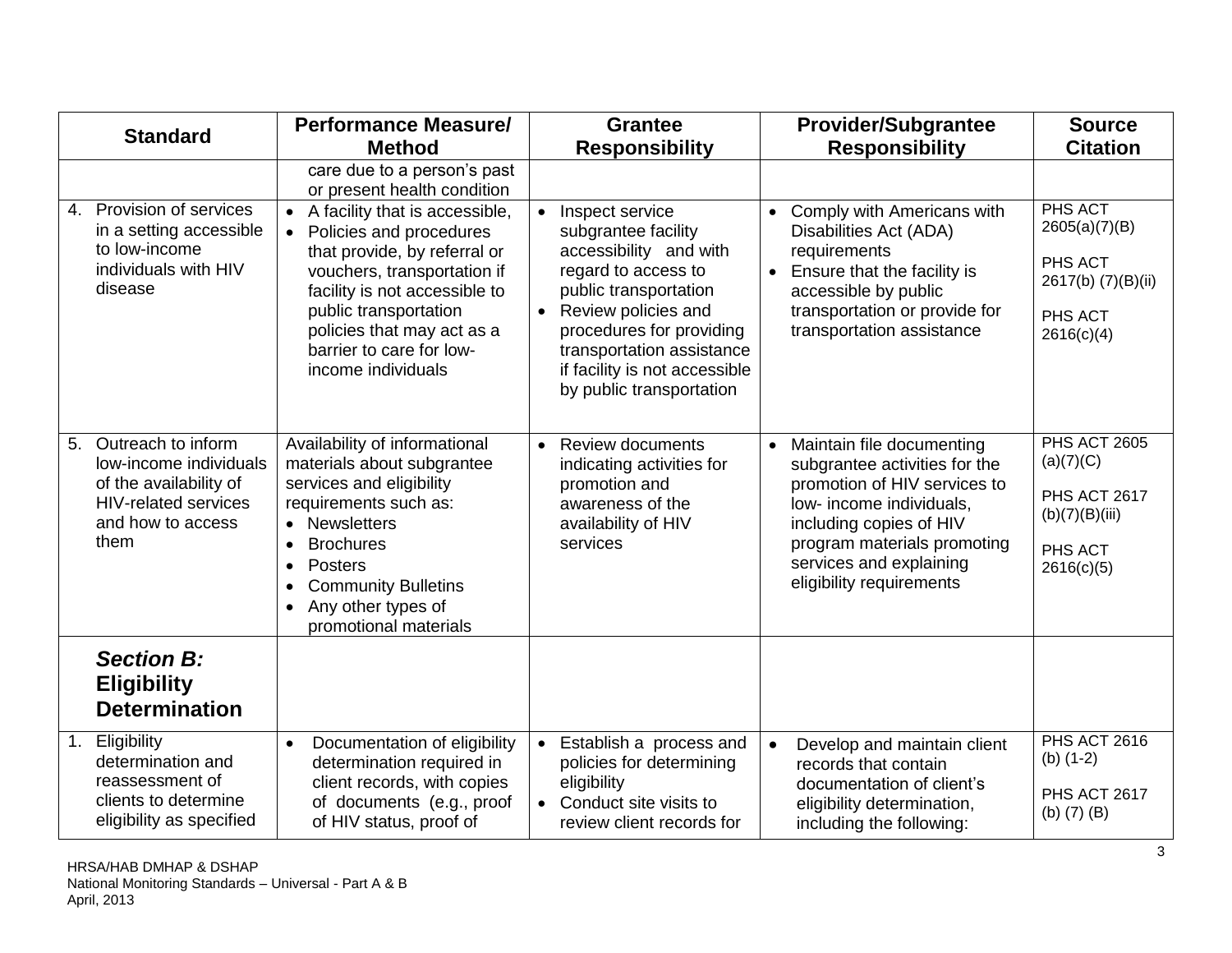| <b>Standard</b>                                                                                                                                                                                                                                                             | <b>Performance Measure/</b>                                                                                                                                                                                                                                                                                                                                                                                                                                                                                                                                                                                                                                                                                                                                                                                                                                                                                                                                                     | <b>Grantee</b>                                                                                                                                                                                                                                                                                                                                                                                                                                                                                                                                                                                                                                                                                                                                                                                                                                    | <b>Provider/Subgrantee</b>                                                                                                                                                                                                                                                                                                                                                                                                                                                                                                                                                                                                                                                                                                                                                                                                                                                                                                                                                                  | <b>Source</b>                                                                     |
|-----------------------------------------------------------------------------------------------------------------------------------------------------------------------------------------------------------------------------------------------------------------------------|---------------------------------------------------------------------------------------------------------------------------------------------------------------------------------------------------------------------------------------------------------------------------------------------------------------------------------------------------------------------------------------------------------------------------------------------------------------------------------------------------------------------------------------------------------------------------------------------------------------------------------------------------------------------------------------------------------------------------------------------------------------------------------------------------------------------------------------------------------------------------------------------------------------------------------------------------------------------------------|---------------------------------------------------------------------------------------------------------------------------------------------------------------------------------------------------------------------------------------------------------------------------------------------------------------------------------------------------------------------------------------------------------------------------------------------------------------------------------------------------------------------------------------------------------------------------------------------------------------------------------------------------------------------------------------------------------------------------------------------------------------------------------------------------------------------------------------------------|---------------------------------------------------------------------------------------------------------------------------------------------------------------------------------------------------------------------------------------------------------------------------------------------------------------------------------------------------------------------------------------------------------------------------------------------------------------------------------------------------------------------------------------------------------------------------------------------------------------------------------------------------------------------------------------------------------------------------------------------------------------------------------------------------------------------------------------------------------------------------------------------------------------------------------------------------------------------------------------------|-----------------------------------------------------------------------------------|
|                                                                                                                                                                                                                                                                             | <b>Method</b>                                                                                                                                                                                                                                                                                                                                                                                                                                                                                                                                                                                                                                                                                                                                                                                                                                                                                                                                                                   | <b>Responsibility</b>                                                                                                                                                                                                                                                                                                                                                                                                                                                                                                                                                                                                                                                                                                                                                                                                                             | <b>Responsibility</b>                                                                                                                                                                                                                                                                                                                                                                                                                                                                                                                                                                                                                                                                                                                                                                                                                                                                                                                                                                       | <b>Citation</b>                                                                   |
| by the jurisdiction or<br>ADAP:<br>• Eligibility determination<br>of clients to determine<br>eligibility for Ryan<br>White services within<br>a predetermined<br>timeframe<br>• Reassessment of<br>clients at least every 6<br>months to determine<br>continued eligibility | residence, proof of income<br>eligibility based on the<br>income limit established by<br>the EMA, TGA,<br>State/territory jurisdiction or<br>ADAP (for Part A can be<br>established by the grantee<br>or the planning council),<br>proof of insurance,<br>uninsured or underinsured.<br>using approved<br>documentation as required<br>by the jurisdiction<br><b>Eligibility Determination</b><br>$\bullet$<br>and enrollment forms for<br>other third party payers<br>such as Medicaid and<br>Medicare<br>Eligibility policy and<br>$\bullet$<br>procedures on file<br>Documentation that all staff<br>$\bullet$<br>involved in eligibility<br>determination has<br>participated in required<br>training<br>Subgrantee client data<br>reports are consistent with<br>eligibility requirements<br>specified by funder.<br>Documentation of<br>$\bullet$<br>reassessment of client's<br>eligibility status at least<br>every six months<br>Training provided by the<br>$\bullet$ | appropriate<br>documentation that<br>meets the requirements<br>• Provide training to new<br>and existing agencies<br>and new staff on<br>eligibility determination,<br>assessment and<br>reassessment of clients<br>Provide training to<br>$\bullet$<br>subgrantees on third<br>party payment sources<br>Monitor the receipt and<br>$\bullet$<br>use of third party<br>payments by<br>subgrantees as an<br>indication of the use of<br>third party payers by<br>subgrantees<br>Review data reports for<br>accuracy<br>Monitor problems in the<br>$\bullet$<br>process of determining<br>eligibility<br>Ensure eligible clients<br>$\bullet$<br>are receiving allowable<br>services that are<br>fundable with Ryan<br>White dollars<br>Monitor client utilization<br>$\bullet$<br>and expenditure reports<br>by subgrantee, by<br>service category | <b>Initial Eligibility Determination &amp;</b><br>Once a year/12 Month Period<br><b>Recertification Documentation</b><br><b>Requirements:</b><br>HIV/AIDS diagnosis (at initial<br>$\bullet$<br>determination)<br>Proof of residence<br>$\bullet$<br>Low income (Note: for ADAP<br>$\bullet$<br>supplemental, low income is<br>defined as not more than<br>200% of the Federal Poverty<br>Level)<br>Uninsured or underinsured<br>$\bullet$<br>status (Insurance verification<br>as proof)<br>Determination of eligibility<br>$\bullet$<br>and enrollment in other third<br>party insurance programs<br>including Medicaid and<br>Medicare<br>For underinsured, proof this<br>service is not covered by<br>other third party insurance<br>programs including Medicaid<br>and Medicare<br>Proof of compliance with<br>eligibility determination as<br>defined by the jurisdiction or<br><b>ADAP</b><br><b>Recertification (minimum of every</b><br>six months) documentation<br>requirements: | PHS ACT<br>2616 (b) (1-2)<br>Funding<br>Opportunity<br>Announcement<br>PCN #13-02 |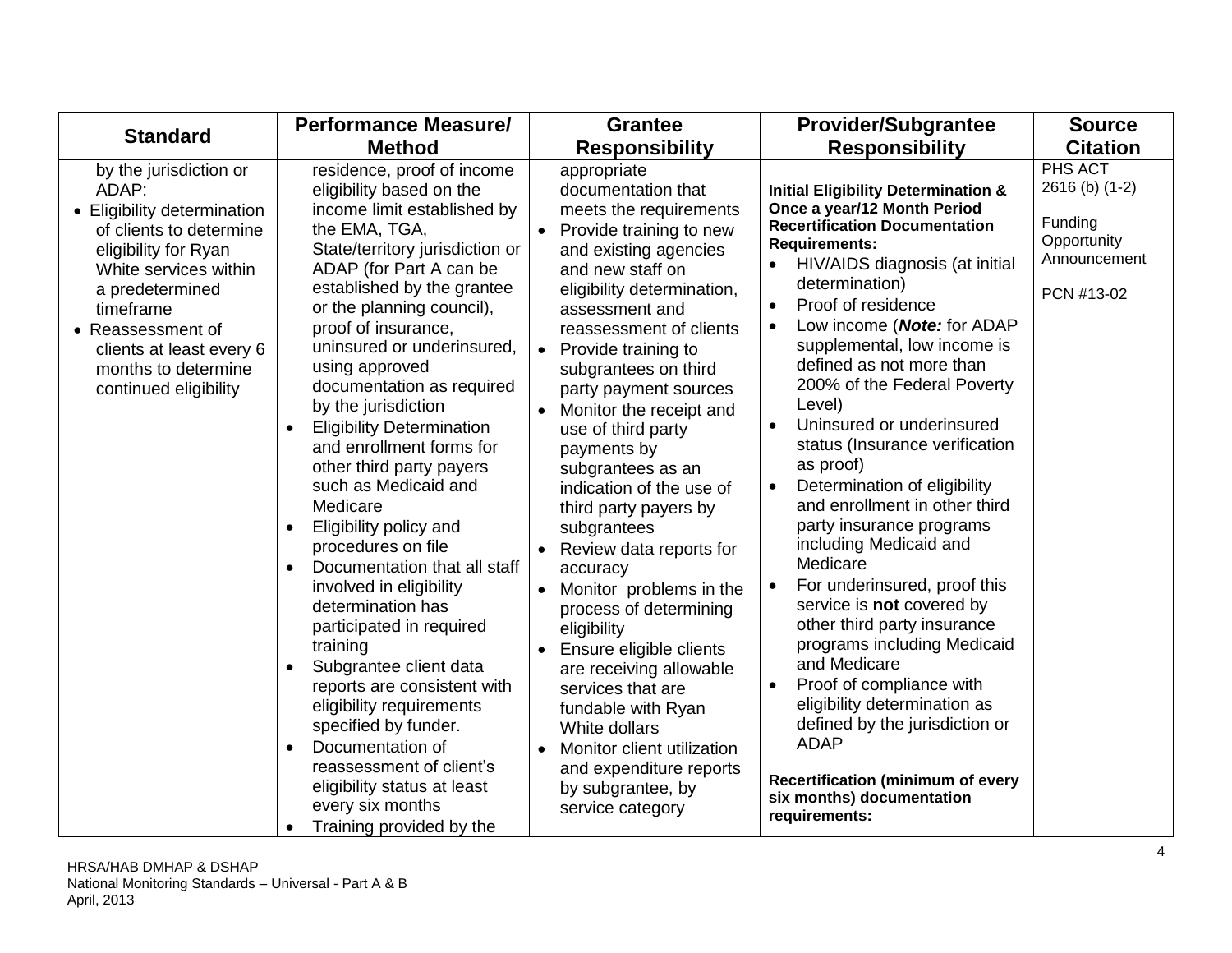| <b>Standard</b> | <b>Performance Measure/</b>                                                   | <b>Grantee</b>        | <b>Provider/Subgrantee</b>                                                                                                                                                                                                                                                                           | <b>Source</b>   |
|-----------------|-------------------------------------------------------------------------------|-----------------------|------------------------------------------------------------------------------------------------------------------------------------------------------------------------------------------------------------------------------------------------------------------------------------------------------|-----------------|
|                 | <b>Method</b>                                                                 | <b>Responsibility</b> | <b>Responsibility</b>                                                                                                                                                                                                                                                                                | <b>Citation</b> |
|                 | Grantee/contractor to<br>ensure understanding of<br>the policy and procedures |                       | Proof of residence<br>$\bullet$<br>Low income documentation<br>$\bullet$<br>Uninsured or underinsured<br>$\bullet$<br>status (Insurance verification<br>as proof)<br>Determination of eligibility<br>and enrollment in other third<br>party insurance programs<br>including Medicaid and<br>Medicare |                 |
|                 |                                                                               |                       | Note: At six month recertification<br>one of the following is acceptable:<br>full application and documentation,<br>self-attestation of no change or self-<br>attestation of change with<br>documentation.                                                                                           |                 |
|                 |                                                                               |                       | Proof of compliance with<br>$\bullet$<br>eligibility determination as<br>defined by the jurisdiction or<br><b>ADAP</b>                                                                                                                                                                               |                 |
|                 |                                                                               |                       | Document that the process<br>$\bullet$<br>and timelines for establishing<br>initial client eligibility,<br>assessment, and<br>recertification takes place at a<br>minimum every six months.<br>Document that all staff<br>$\bullet$<br>involved in eligibility                                       |                 |
|                 |                                                                               |                       | determination have<br>participated in required<br>training<br>Subgrantee client data                                                                                                                                                                                                                 |                 |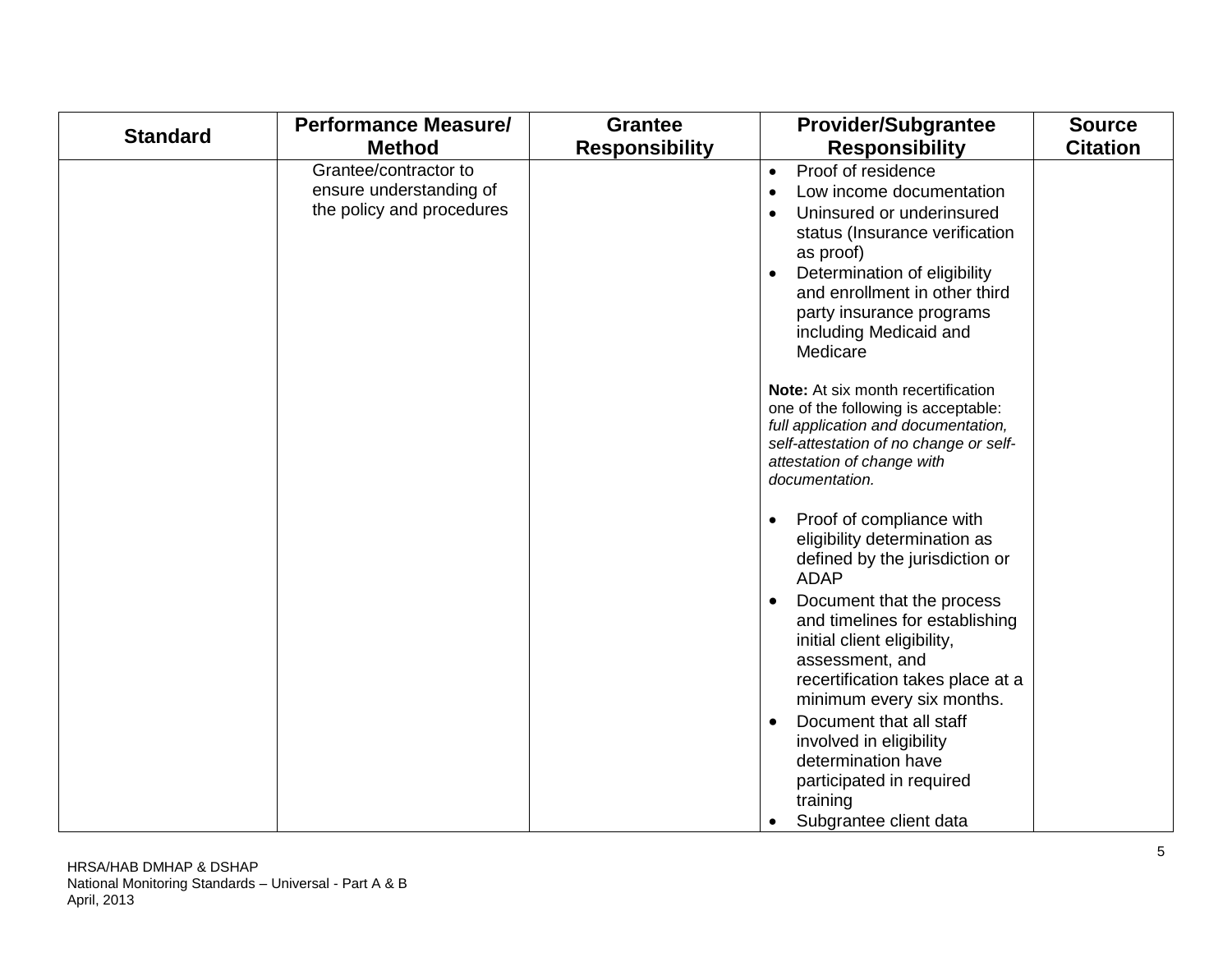<span id="page-5-0"></span>

| <b>Standard</b>                                                                                                                                        | <b>Performance Measure/</b>                                                                                                                                                                                                                                                                        | <b>Grantee</b>                                                                                                                                                                                                                                                 | <b>Provider/Subgrantee</b>                                                                                                                                                                                                                                                                                                                                        | <b>Source</b>                                                                                                  |
|--------------------------------------------------------------------------------------------------------------------------------------------------------|----------------------------------------------------------------------------------------------------------------------------------------------------------------------------------------------------------------------------------------------------------------------------------------------------|----------------------------------------------------------------------------------------------------------------------------------------------------------------------------------------------------------------------------------------------------------------|-------------------------------------------------------------------------------------------------------------------------------------------------------------------------------------------------------------------------------------------------------------------------------------------------------------------------------------------------------------------|----------------------------------------------------------------------------------------------------------------|
|                                                                                                                                                        | <b>Method</b>                                                                                                                                                                                                                                                                                      | <b>Responsibility</b>                                                                                                                                                                                                                                          | <b>Responsibility</b>                                                                                                                                                                                                                                                                                                                                             | <b>Citation</b>                                                                                                |
|                                                                                                                                                        |                                                                                                                                                                                                                                                                                                    |                                                                                                                                                                                                                                                                | reports are consistent with<br>eligibility requirements<br>specified by funder, which<br>demonstrates eligible clients<br>are receiving allowable<br>services [See Program<br>Monitoring section for a list of<br>allowable services.]                                                                                                                            |                                                                                                                |
| <b>Ensure military</b><br>2.<br>veterans with<br>Department of<br>Veterans Affairs (VA)<br>benefits are deemed<br>eligible for Ryan White<br>services  | Documentation that<br>$\bullet$<br>eligibility determination<br>policies and procedures do<br>not consider VA health<br>benefits as the veteran's<br>primary insurance and deny<br>access to Ryan White<br>services citing "payer of last<br>resort"                                               | Ensure that those<br>$\bullet$<br>subgrantees funded to<br>assess eligibility are<br>aware of and are<br>consistently<br>implementing the<br>veteran classification<br>policy                                                                                  | Ensure that policies and<br>procedures classify veterans<br>receiving VA health benefits<br>as uninsured, thus exempting<br>these veterans from the "payer<br>of last resort" requirement                                                                                                                                                                         | <b>HAB Policy</b><br>Notice 04-01<br>Dr. Parham-<br>Hopson Letter<br>8/04<br><b>HAB Policy</b><br>Notice 07-07 |
| <b>Section C:</b><br><b>Anti-Kickback</b><br><b>Statute</b>                                                                                            |                                                                                                                                                                                                                                                                                                    |                                                                                                                                                                                                                                                                |                                                                                                                                                                                                                                                                                                                                                                   |                                                                                                                |
| Demonstrated<br>1.<br>structured and<br>ongoing efforts to<br>avoid fraud, waste and<br>abuse<br>(mismanagement) in<br>any federally funded<br>program | <b>Employee Code of Ethics</b><br>including:<br><b>Conflict of Interest</b><br>Prohibition on use of<br>$\bullet$<br>property, information or<br>position without approval<br>or to advance personal<br>interest<br>Fair dealing - engaged<br>in fair and open<br>competition<br>• Confidentiality | Require by contract that<br>$\bullet$<br>subgrantees have:<br>o Employee Code of<br><b>Ethics</b><br>o For Medicare and<br>Medicaid<br>subgrantees, a<br>Corporate<br>Compliance Plan<br>o Bylaws and policies<br>that include ethics<br>standards or business | Maintain and review file<br>documentation of:<br>○ Corporate Compliance Plan<br>(required by CMS if<br>providing Medicare- or<br>Medicaid-reimbursable<br>services)<br><b>Personnel Policies</b><br>$\Omega$<br>Code of Ethics or<br>$\Omega$<br><b>Standards of Conduct</b><br><b>Bylaws and Board policies</b><br>$\circ$<br>$\circ$ File documentations of any | 42 USC 1320a<br>7b(b)                                                                                          |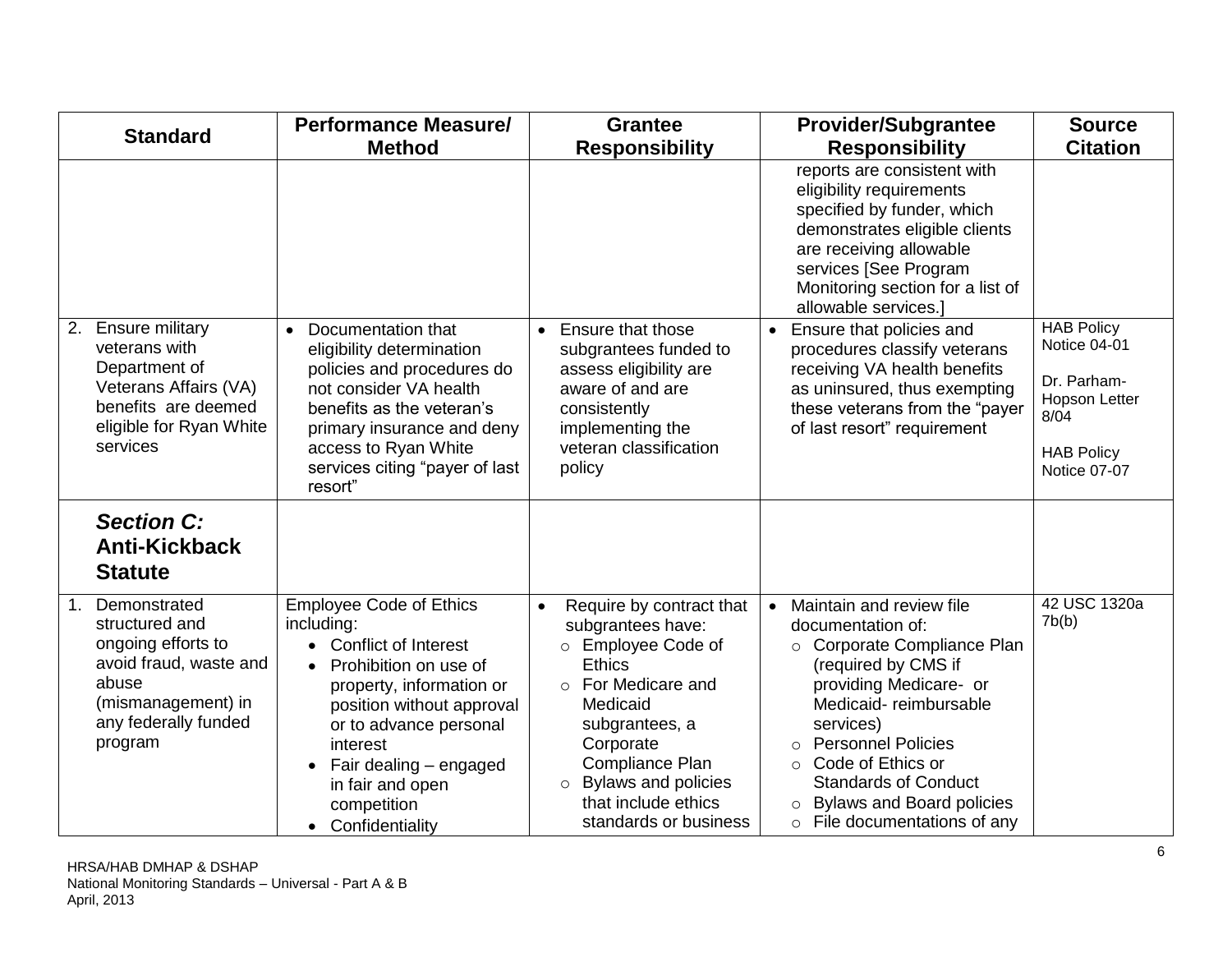| <b>Standard</b>                                                                                                                                                                                                                                                                       | <b>Performance Measure/</b>                                                                                                                                                                                                                                                 | <b>Grantee</b>                                                                                                                                                                                                                                                                                                                                                                                                | <b>Provider/Subgrantee</b>                                                                                                                                                                                                                                                                                                                                                                                                                                                     | <b>Source</b>        |
|---------------------------------------------------------------------------------------------------------------------------------------------------------------------------------------------------------------------------------------------------------------------------------------|-----------------------------------------------------------------------------------------------------------------------------------------------------------------------------------------------------------------------------------------------------------------------------|---------------------------------------------------------------------------------------------------------------------------------------------------------------------------------------------------------------------------------------------------------------------------------------------------------------------------------------------------------------------------------------------------------------|--------------------------------------------------------------------------------------------------------------------------------------------------------------------------------------------------------------------------------------------------------------------------------------------------------------------------------------------------------------------------------------------------------------------------------------------------------------------------------|----------------------|
|                                                                                                                                                                                                                                                                                       | <b>Method</b>                                                                                                                                                                                                                                                               | <b>Responsibility</b>                                                                                                                                                                                                                                                                                                                                                                                         | <b>Responsibility</b>                                                                                                                                                                                                                                                                                                                                                                                                                                                          | <b>Citation</b>      |
|                                                                                                                                                                                                                                                                                       | Protection and use of<br>$\bullet$<br>company assets<br>Compliance with laws,<br>$\bullet$<br>rules, and regulations<br>Timely and truthful<br>$\bullet$<br>disclosure of significant<br>accounting deficiencies<br>Timely and truthful<br>disclosure of non-<br>compliance | conduct practices<br>During site visits, verify<br>$\bullet$<br>compliance with contract<br>anti-kickback conditions                                                                                                                                                                                                                                                                                          | employee or Board<br>Member violation of the<br>Code of Ethics or<br><b>Standards of Conduct</b><br>Documentation of any<br>$\circ$<br>complaint of violation of the<br>Code of Ethics or<br><b>Standards of Conduct and</b><br>its resolution<br>For not-for-profit<br>$\bullet$<br>contractors/grantee<br>organizations, ensure<br>documentation of subgrantee<br>Bylaws, Board Code of Ethics,<br>and business conduct<br>practices                                         |                      |
| Prohibition of<br>2.<br>employees (as<br>individuals or entities),<br>from soliciting or<br>receiving payment in<br>kind or cash for the<br>purchase, lease,<br>ordering, or<br>recommending the<br>purchase, lease, or<br>ordering, of any<br>goods, facility<br>services, or items. | Any documentation<br>$\bullet$<br>required by the Compliance<br>Plan or employee conduct<br>standards that prohibits<br>employees from receiving<br>payments in kind or cash<br>from suppliers and<br>contractors of goods or<br>services                                   | Maintain file<br>$\bullet$<br>documentation and do<br>on-site assessment that<br>cover:<br>Contracts, MOU,<br>$\circ$<br>agreements<br><b>Recruitment policies</b><br>$\circ$<br>and procedures that<br>discourage signing<br>bonuses<br>Conflict of interest<br>$\circ$<br>Prohibition of<br>$\circ$<br>exorbitant signing<br>packages<br>Policies that<br>$\bigcirc$<br>discourage the use<br>of two charge | • Have adequate policies and<br>procedures to discourage<br>soliciting cash or in-kind<br>payments for:<br>$\circ$ Awarding contracts<br>$\circ$ Referring clients<br>o Purchasing goods or<br>services and/or<br>$\circ$ Submitting fraudulent<br>billings<br>Have employee policies that<br>$\bullet$<br>discourage:<br>The hiring of persons who<br>$\circ$<br>have a criminal record<br>relating to or are currently<br>being investigated for<br>Medicaid/Medicare fraud. | 42 USC 1320<br>7b(b) |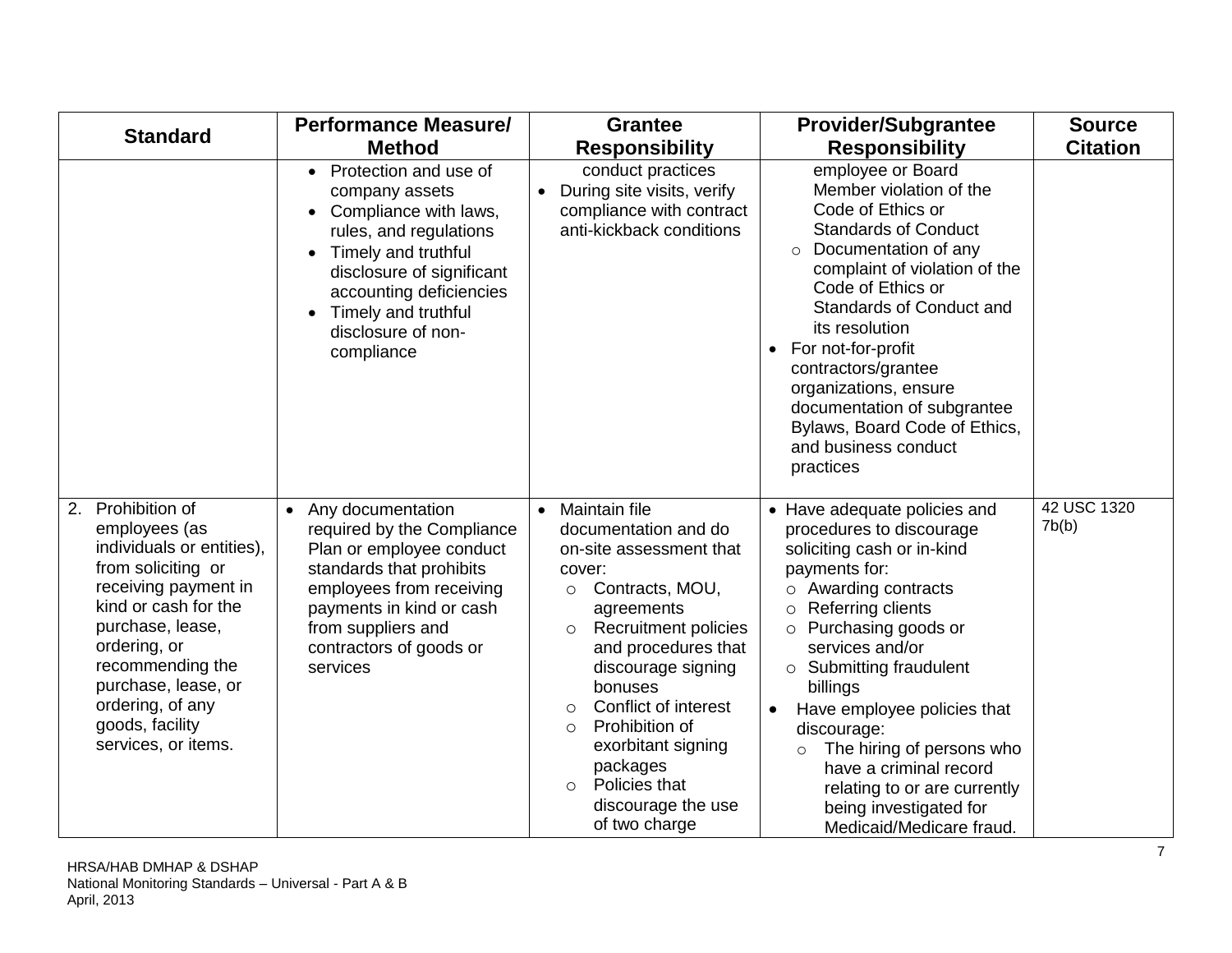<span id="page-7-0"></span>

| <b>Standard</b>                                                                                                         | <b>Performance Measure/</b>                                                                                                                                                                                                                                                                                                                                                                                                                         | <b>Grantee</b>                                                                                                                                                                                                                                                                                                                                                                                           | <b>Provider/Subgrantee</b>                                                                                                                                                                                                                                                                                                                                                                                                           | <b>Source</b>                                                                                                                                                                                                                                                           |
|-------------------------------------------------------------------------------------------------------------------------|-----------------------------------------------------------------------------------------------------------------------------------------------------------------------------------------------------------------------------------------------------------------------------------------------------------------------------------------------------------------------------------------------------------------------------------------------------|----------------------------------------------------------------------------------------------------------------------------------------------------------------------------------------------------------------------------------------------------------------------------------------------------------------------------------------------------------------------------------------------------------|--------------------------------------------------------------------------------------------------------------------------------------------------------------------------------------------------------------------------------------------------------------------------------------------------------------------------------------------------------------------------------------------------------------------------------------|-------------------------------------------------------------------------------------------------------------------------------------------------------------------------------------------------------------------------------------------------------------------------|
|                                                                                                                         | <b>Method</b>                                                                                                                                                                                                                                                                                                                                                                                                                                       | <b>Responsibility</b>                                                                                                                                                                                                                                                                                                                                                                                    | <b>Responsibility</b>                                                                                                                                                                                                                                                                                                                                                                                                                | <b>Citation</b>                                                                                                                                                                                                                                                         |
|                                                                                                                         |                                                                                                                                                                                                                                                                                                                                                                                                                                                     | masters, one for<br>self-pay clients and<br>a higher one for<br>insurance<br>companies.<br>Proof of employee<br>$\circ$<br>background checks<br>Purchasing policies<br>$\circ$<br>that discourage<br>kickbacks and<br>referral bonuses                                                                                                                                                                   | Large signing bonuses<br>$\circ$                                                                                                                                                                                                                                                                                                                                                                                                     |                                                                                                                                                                                                                                                                         |
| <b>Section D:</b><br><b>Grantee</b><br><b>Accountability</b>                                                            |                                                                                                                                                                                                                                                                                                                                                                                                                                                     |                                                                                                                                                                                                                                                                                                                                                                                                          |                                                                                                                                                                                                                                                                                                                                                                                                                                      |                                                                                                                                                                                                                                                                         |
| Proper stewardship of<br>1 <sub>1</sub><br>all grant funds<br>including compliance<br>with programmatic<br>requirements | Policies, procedures, and<br>contracts that require:<br>Timely submission of<br>detailed fiscal reports by<br>funding source, with<br>expenses allocated by<br>service category<br>Timely submission of<br>$\bullet$<br>programmatic reports<br>Documentation of method<br>$\bullet$<br>used to track unobligated<br>balances and carryover<br>funds<br>A documented reallocation<br>$\bullet$<br>process<br>Report of total number of<br>$\bullet$ | Track and be able to<br>provide financial information<br>to the federal government:<br>By funding source<br>(formula, supplemental,<br>MAI, ADAP and ADAP<br>Supplemental)<br>By allowable uses core,<br>support, administration<br>By service categories<br>$\bullet$<br>(outpatient medical care,<br>$etc.$ )<br>Provide reports that<br>include financial<br>information as needed to<br>meet federal | Meet contracted programmatic<br>and fiscal requirements,<br>including:<br>• Provide financial reports that<br>specify expenditures by<br>service category and use of<br>Ryan White funds as specified<br>by the grantee<br>Develop financial and<br>subgrantee Policies and<br>Procedures Manual that meet<br>federal and Ryan White<br>program requirements<br>Closely monitor any<br>subcontractors<br>• Commission an independent | $^{2}$ 45 CFR 74.21<br>45 CFR 92.20<br>2 CFR 215.200<br>Funding<br>Opportunity<br>Announcement<br>Part A Manual<br>Part B Manual<br><b>Steven Young &amp;</b><br><b>Heather Hauck</b><br>Letter 9/20/2012<br>http://hab.hrsa.gov<br>/manageyourgrant<br>/files/subgrant |

 2 References to the Code of Federal Regulations will be abbreviated as "CFR" throughout this document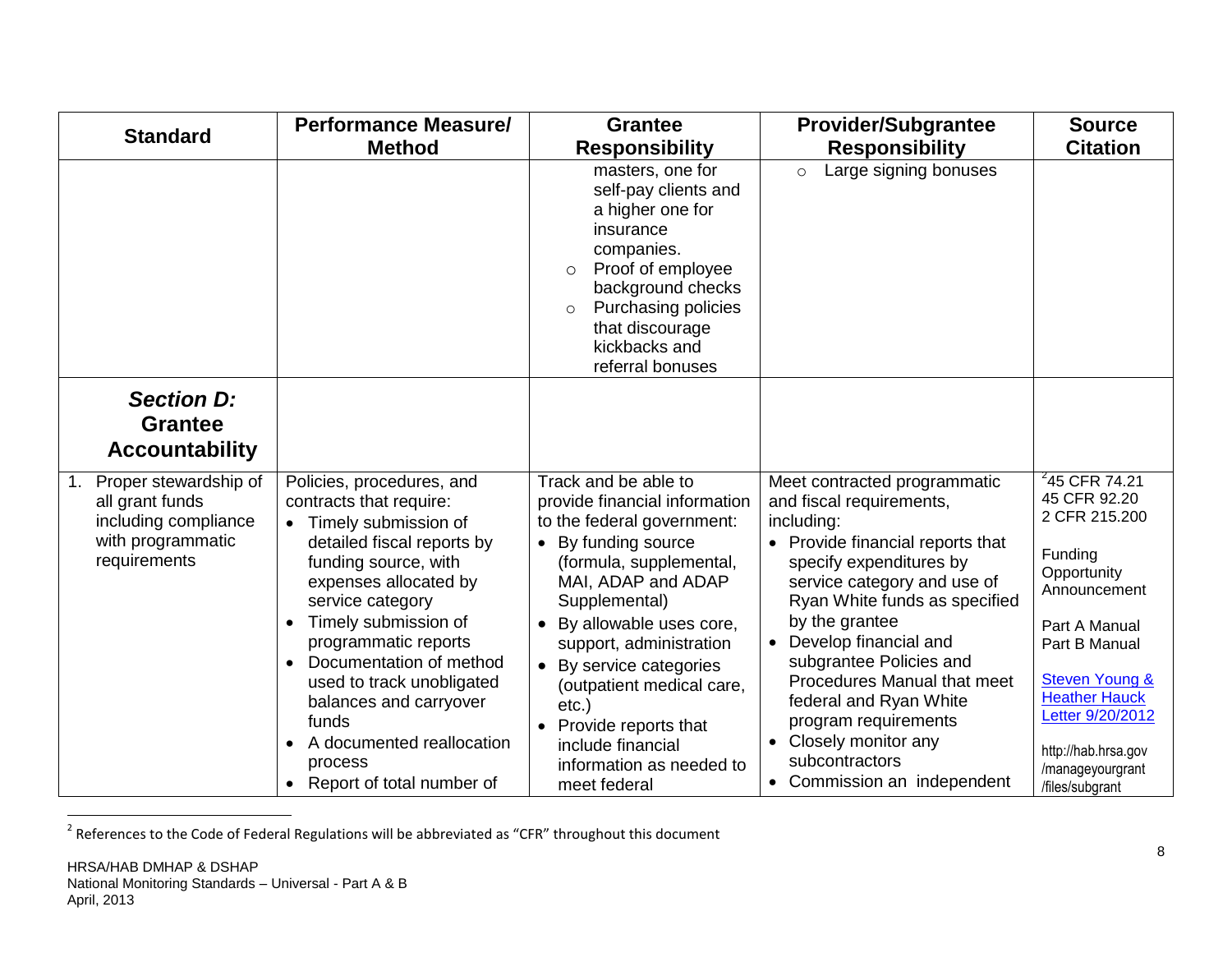|                                                                             | <b>Performance Measure/</b>                                                                        | <b>Grantee</b>                                                                                                                                                                                                                                                                                                                                                                                                                                                                                                                                                                                                                                                                                                                                        | <b>Provider/Subgrantee</b>                                                                                                                | <b>Source</b>                  |
|-----------------------------------------------------------------------------|----------------------------------------------------------------------------------------------------|-------------------------------------------------------------------------------------------------------------------------------------------------------------------------------------------------------------------------------------------------------------------------------------------------------------------------------------------------------------------------------------------------------------------------------------------------------------------------------------------------------------------------------------------------------------------------------------------------------------------------------------------------------------------------------------------------------------------------------------------------------|-------------------------------------------------------------------------------------------------------------------------------------------|--------------------------------|
| <b>Standard</b>                                                             | <b>Method</b>                                                                                      | <b>Responsibility</b>                                                                                                                                                                                                                                                                                                                                                                                                                                                                                                                                                                                                                                                                                                                                 | <b>Responsibility</b>                                                                                                                     | <b>Citation</b>                |
|                                                                             | funded subgrantees<br>A-133 or single audit<br>$\bullet$<br>Auditor management letter<br>$\bullet$ | requirements<br>Include in subgrantee<br>$\bullet$<br>contracts clear and<br>concise language that<br>outlines programmatic<br>and fiscal requirements,<br>including requirements<br>for:<br>A programmatic and<br>$\circ$<br>fiscal monitoring<br>system that includes<br>monthly and or<br>quarterly timeframes<br>for ensuring<br>compliance<br>Reports that provide<br>financial information<br>as needed to enable<br>grantee to meet<br>federal requirements<br>An independent audit,<br>$\circ$<br>which shall be an A-<br>133 audit for those<br>meeting financial<br>thresholds<br>Review A-133 or other<br>$\bullet$<br>audits when submitted<br>by subgrantee<br>Establish criteria for<br>$\bullet$<br>conducting small<br>program audits | audit; for those meeting<br>thresholds, an audit that meet<br>A-133 requirements<br>Respond to audit requests<br>initiated by the grantee | exemption.pdf                  |
| 2. Grantee accountability<br>for the expenditure of<br>funds it shares with | A copy of each contract<br>$\bullet$<br>Fiscal, program site visit<br>reports and action plans     | Ensure timely<br>$\bullet$<br>submission to HRSA of<br>fiscal and programmatic                                                                                                                                                                                                                                                                                                                                                                                                                                                                                                                                                                                                                                                                        | Establish and implement::<br>Fiscal and general policies<br>and procedures that include                                                   | Part B Manual<br>Part A Manual |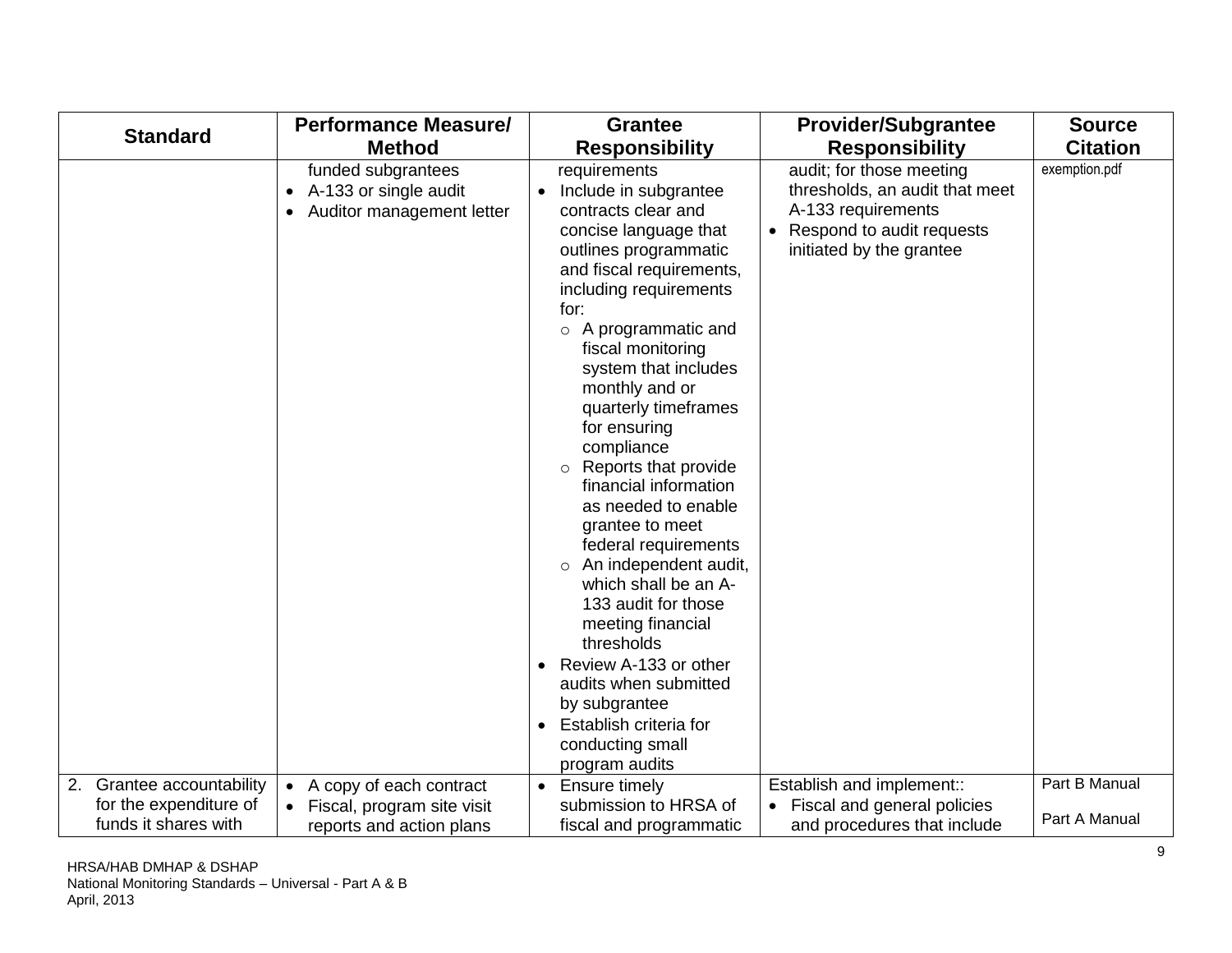| <b>Standard</b>                                                                                                                                                                                                                                           | <b>Performance Measure/</b>                                                                                                                                                                                                                                                                                                                                                                                                                                         | <b>Grantee</b>                                                                                                                                                                                                                                                                                                                                                                                                                                               | <b>Provider/Subgrantee</b>                                                                                                                                                                                                                                                                                                             | <b>Source</b>                                                         |
|-----------------------------------------------------------------------------------------------------------------------------------------------------------------------------------------------------------------------------------------------------------|---------------------------------------------------------------------------------------------------------------------------------------------------------------------------------------------------------------------------------------------------------------------------------------------------------------------------------------------------------------------------------------------------------------------------------------------------------------------|--------------------------------------------------------------------------------------------------------------------------------------------------------------------------------------------------------------------------------------------------------------------------------------------------------------------------------------------------------------------------------------------------------------------------------------------------------------|----------------------------------------------------------------------------------------------------------------------------------------------------------------------------------------------------------------------------------------------------------------------------------------------------------------------------------------|-----------------------------------------------------------------------|
|                                                                                                                                                                                                                                                           | <b>Method</b>                                                                                                                                                                                                                                                                                                                                                                                                                                                       | <b>Responsibility</b>                                                                                                                                                                                                                                                                                                                                                                                                                                        | <b>Responsibility</b>                                                                                                                                                                                                                                                                                                                  | <b>Citation</b>                                                       |
| lead agencies (usually<br>health departments),<br>subgrantees, and/or<br>consortia                                                                                                                                                                        | Audit reports<br>$\bullet$<br>Documented reports that<br>track funds by formula,<br>supplemental, service<br>categories<br>Documented reports that<br>track unobligated balance<br>and carryover funds<br>Documented reallocation<br>$\bullet$<br>process<br>Report of total number of<br>funded subgrantees<br>Grantee A-133 or single<br>audit conducted annually<br>and made available to the<br>state every two years<br>Auditor management letter<br>$\bullet$ | reports<br>Include clear and<br>$\bullet$<br>concise contract<br>language that outlines<br>programmatic and fiscal<br>requirements<br>Develop a programmatic<br>$\bullet$<br>and fiscal monitoring<br>system that includes<br>monthly and or quarterly<br>timeframes for ensuring<br>compliance<br>Review A-133 and other<br>audits submitted by<br>subgrantees<br>Submission of<br>$\bullet$<br>subgrantee audit reports<br>to the State every two<br>years | compliance with federal and<br>Ryan White programmatic<br>requirements.<br>Flexible fiscal reporting<br>systems that allow the tracking<br>of unobligated balances and<br>carryover funds and detail<br>service reporting of funding<br>sources<br>Timely submission of<br>independent audits (A-133<br>audits if required) to grantee |                                                                       |
| 3. Business<br>management systems<br>that meet the<br>requirements of the<br>Office of Management<br>and Budget code of<br>federal regulations,<br>programmatic<br>expectations outlined<br>in the grantee<br>assurances and the<br>Notice of Grant Award | Review of subgrantee<br>contracts<br>Fiscal and program site visit<br>reports and action plans<br><b>Policies and Procedures</b><br>$\bullet$<br>that outline compliance with<br>federal and Ryan White<br>programmatic requirements<br>Independent audits<br>$\bullet$<br>Auditor management letter<br>$\bullet$                                                                                                                                                   | Comply with and require<br>subgrantee compliance<br>with the requirements in<br>the following documents.<br>Ryan White Part A and B<br>$\bullet$<br>assurances<br>• 45 CFR 74 or 45 CFR 92<br>or<br>2 CFR 215 or 230 or 220<br><b>HHS Grant Policy</b><br>$\bullet$<br>Statement<br>Notice of Award (NOA)<br>Program conditions,<br>terms and reporting<br>requirements                                                                                      | Ensure that the following are in<br>place: documented policies and<br>procedures and<br>fiscal/programmatic reports that<br>provide effective control over and<br>accountability for all funds in<br>accordance with federal and<br>Ryan White programmatic<br>requirements                                                            | $2$ CFR<br>215.17(b)3<br><b>OMB Circular A-</b><br>102<br>45 CFR 92.3 |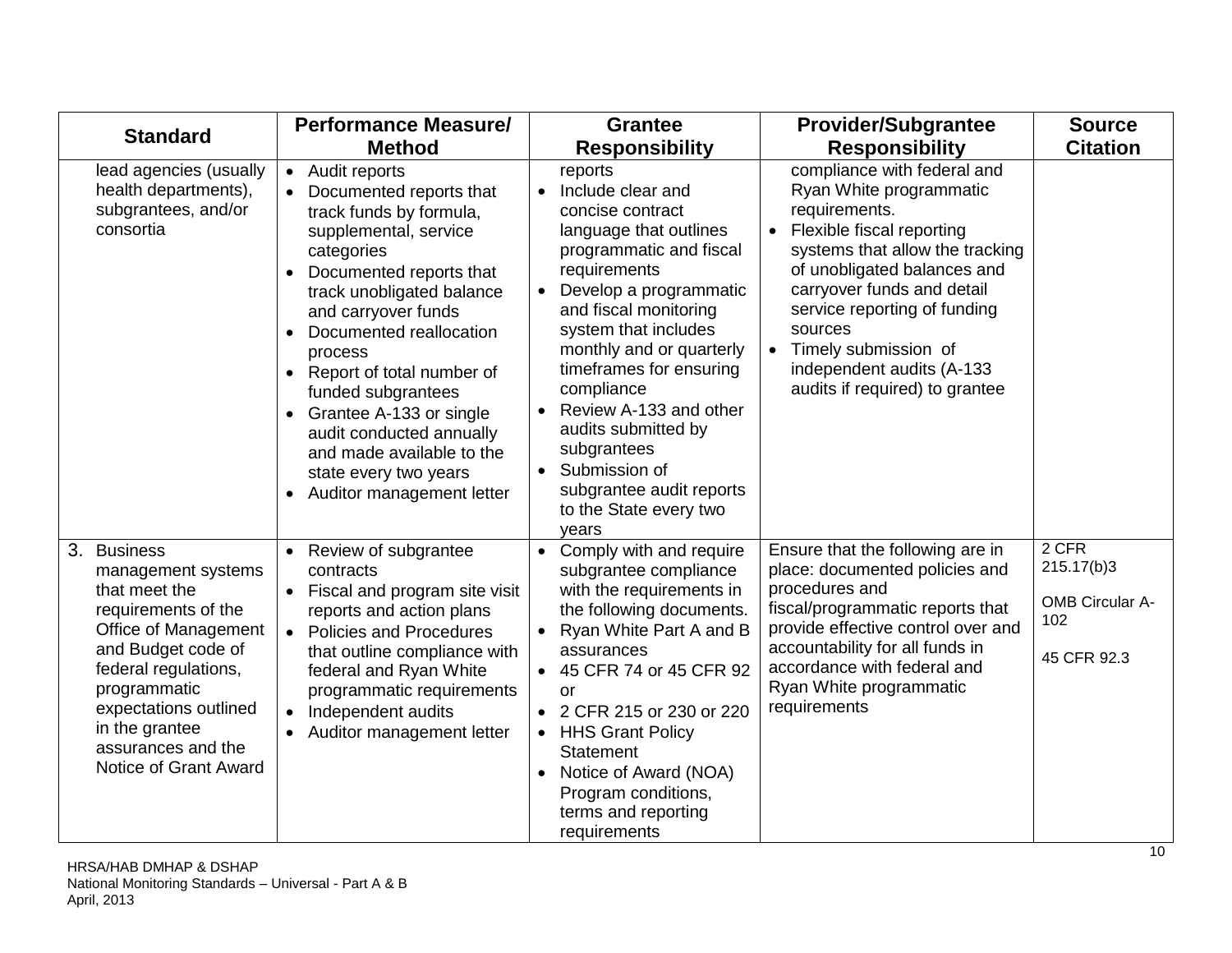<span id="page-10-0"></span>

| <b>Standard</b>                                                                                                                                                                                                                                                                                                 | <b>Performance Measure/</b>                                                                                                                                                                        |           | <b>Grantee</b>                                                                                                                                                                                                                                                                                                                        | <b>Provider/Subgrantee</b>                                                                                                                   | <b>Source</b>                                                                      |
|-----------------------------------------------------------------------------------------------------------------------------------------------------------------------------------------------------------------------------------------------------------------------------------------------------------------|----------------------------------------------------------------------------------------------------------------------------------------------------------------------------------------------------|-----------|---------------------------------------------------------------------------------------------------------------------------------------------------------------------------------------------------------------------------------------------------------------------------------------------------------------------------------------|----------------------------------------------------------------------------------------------------------------------------------------------|------------------------------------------------------------------------------------|
|                                                                                                                                                                                                                                                                                                                 | <b>Method</b>                                                                                                                                                                                      |           | <b>Responsibility</b>                                                                                                                                                                                                                                                                                                                 | <b>Responsibility</b>                                                                                                                        | <b>Citation</b>                                                                    |
| Responsibility for<br>4.<br>activities that are<br>supported under the<br><b>Ryan White Program</b><br>as outlined by Office<br>of Management and<br>Budget, Code of<br><b>Federal Regulations,</b><br><b>HHS Grant Policy</b><br><b>Statement Program</b><br>Assurances, and<br>Notice of Grant Award<br>(NOA) | Desk audits of budgets,<br>applications, yearly expenses,<br>programmatic reports; audit<br>reports or on-site review when<br>assessing compliance with<br>fiscal and programmatic<br>requirements | $\bullet$ | Develop monitoring<br>systems to enforce and<br>ensure compliance<br>Ensure that systems<br>require the maintenance<br>of documentation that<br>supports proof of<br>compliance<br>Include contract<br>language that requires<br>compliance with OMB,<br>CFR, program<br>assurances, Notice of<br>Grant Award terms, and<br>standards | Ensure fiscal and programmatic<br>policies and procedures are in<br>place that comply with federal<br>and Ryan White program<br>requirements | 2 CFR<br>215.17(b)3<br><b>OMB Circular A-</b><br>102<br>45 CFR 92.3<br>45 CFR 74.2 |
| <b>Section E:</b><br><b>Reporting</b>                                                                                                                                                                                                                                                                           |                                                                                                                                                                                                    |           |                                                                                                                                                                                                                                                                                                                                       |                                                                                                                                              |                                                                                    |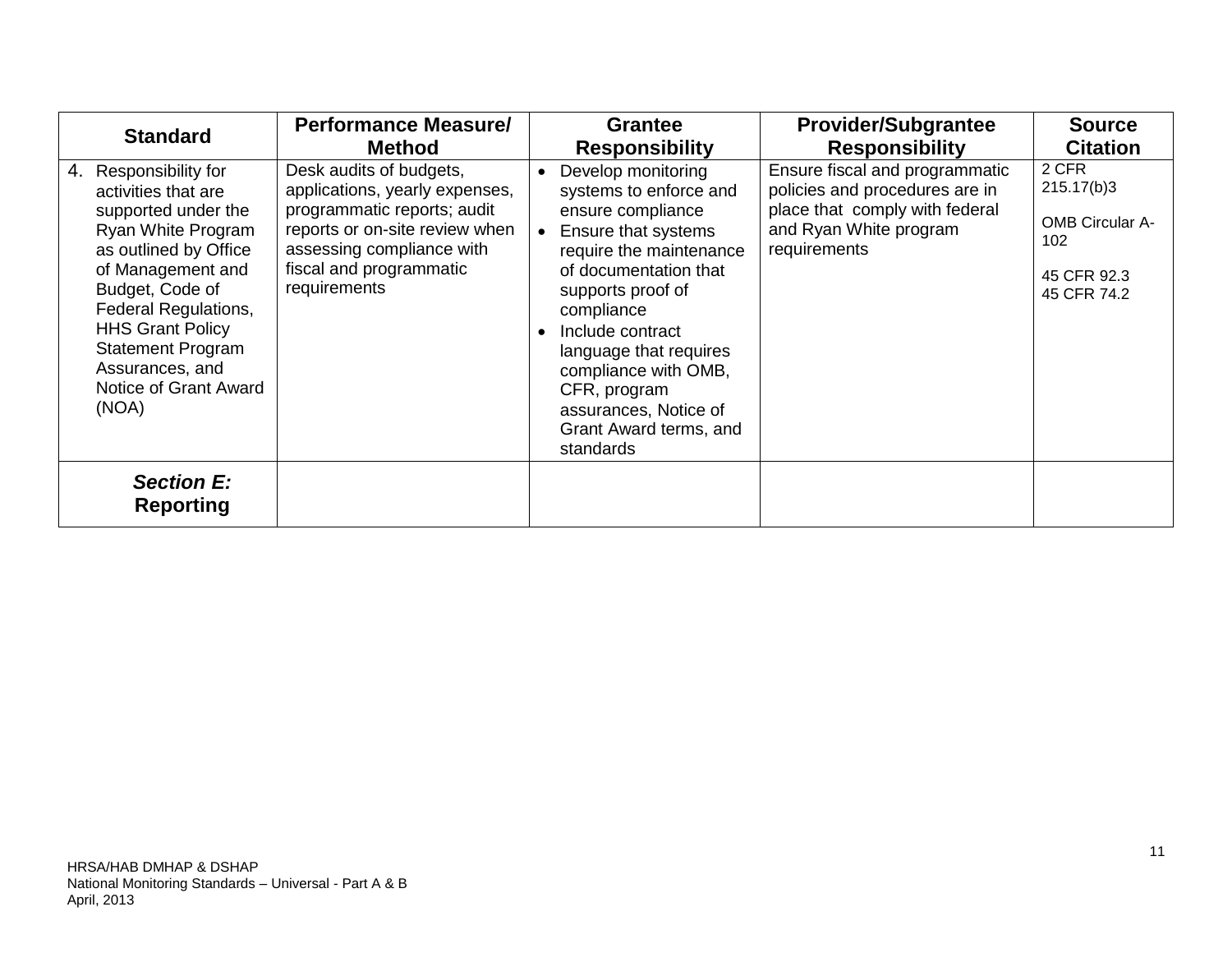| <b>Standard</b>                                                                                                                                                                                                                                                                                                                                                                                                                                                                                  | <b>Performance Measure/</b>                                                                                                                                                                                                                                                                                                                                                              | <b>Grantee</b>                                                                                                                                                                                                                                                                                                                                                                                                                                 | <b>Provider/Subgrantee</b>                                                                                                                                                                                                                                                                                                                                                                                                                                                                                                                                                          | <b>Source</b>                                                                                                                                 |
|--------------------------------------------------------------------------------------------------------------------------------------------------------------------------------------------------------------------------------------------------------------------------------------------------------------------------------------------------------------------------------------------------------------------------------------------------------------------------------------------------|------------------------------------------------------------------------------------------------------------------------------------------------------------------------------------------------------------------------------------------------------------------------------------------------------------------------------------------------------------------------------------------|------------------------------------------------------------------------------------------------------------------------------------------------------------------------------------------------------------------------------------------------------------------------------------------------------------------------------------------------------------------------------------------------------------------------------------------------|-------------------------------------------------------------------------------------------------------------------------------------------------------------------------------------------------------------------------------------------------------------------------------------------------------------------------------------------------------------------------------------------------------------------------------------------------------------------------------------------------------------------------------------------------------------------------------------|-----------------------------------------------------------------------------------------------------------------------------------------------|
|                                                                                                                                                                                                                                                                                                                                                                                                                                                                                                  | <b>Method</b>                                                                                                                                                                                                                                                                                                                                                                            | <b>Responsibility</b>                                                                                                                                                                                                                                                                                                                                                                                                                          | <b>Responsibility</b>                                                                                                                                                                                                                                                                                                                                                                                                                                                                                                                                                               | <b>Citation</b>                                                                                                                               |
| Submission of<br>1.<br>standard reports as<br>required in circulars as<br>well as program-<br>specific reports as<br>outlined in the Notice<br>of Award<br>See Appendix Tables for<br>standard report due dates:<br>Parts A/MAI & B/MAI,<br><b>ADAP</b><br><b>Quarterly ADAP reports:</b><br>Due the last day of the<br>month following the end of<br>the quarters, which are<br>April-June, July-<br>September, October-<br>December, and January-<br>March, since April 1 is the<br>start date | Records that contain and<br>adequately identify the source<br>of information pertaining to:<br>• Federal award revenue,<br>expenses, obligations,<br>unobligated balances,<br>assets, outlays, program<br>income, interest<br>Client level data<br>$\bullet$<br>Aggregate data on services<br>provided; clients served,<br>client demographics, and<br>selected financial<br>information | Assess financial and<br>$\bullet$<br>program performance of<br>subgrantees who are<br>required to submit the<br>grantor standard report<br>Comply with HRSA/HAB<br>$\bullet$<br>annual instruction and<br>formats for the Part A<br>and B program reporting<br>requirements<br>Obtain from subgrantees<br>$\bullet$<br>the information (data or<br>reports) needed to meet<br>Ryan White Part A, Part<br>B, and ADAP reporting<br>requirements | Ensure:<br>Submission of timely<br>$\bullet$<br>subgrantee reports<br>File documentation or data<br>$\bullet$<br>containing analysis of required<br>reports to determine accuracy<br>and any reconciliation with<br>existing financial or<br>programmatic data. Example:<br>Test program income final<br>FFR with calendar year RDR.<br>Submission of periodic<br>financial reports that<br>document the expenditure of<br>Ryan White funds, positive<br>and negative spending<br>variances, and how funds<br>have been reallocated to other<br>line-items or service<br>categories | Part A Manual<br>Part B Manual<br><b>ADAP Manual</b><br>45 CFR 74.50-51<br>45 CFR 92.40-41                                                    |
| 2. Federal Funding<br>Accountability and<br>Transparency Act of<br>2006 (FFATA)                                                                                                                                                                                                                                                                                                                                                                                                                  |                                                                                                                                                                                                                                                                                                                                                                                          | Ryan White Part A and B<br>$\bullet$<br>grants are not<br>responsible any Federal<br><b>Funding Accountability</b><br>and Transparency Act<br>(FFATA) reporting<br>unless they received an<br>absolutely new grant<br>on/after October 1, 2010.<br>For these new awards of<br>\$25,000 or more issued                                                                                                                                          |                                                                                                                                                                                                                                                                                                                                                                                                                                                                                                                                                                                     | For questions<br>regarding<br>FFATA please<br>contact<br>DGP@hrsa.gov.<br>Additional<br>information<br>regarding<br>FFATA can be<br>found at: |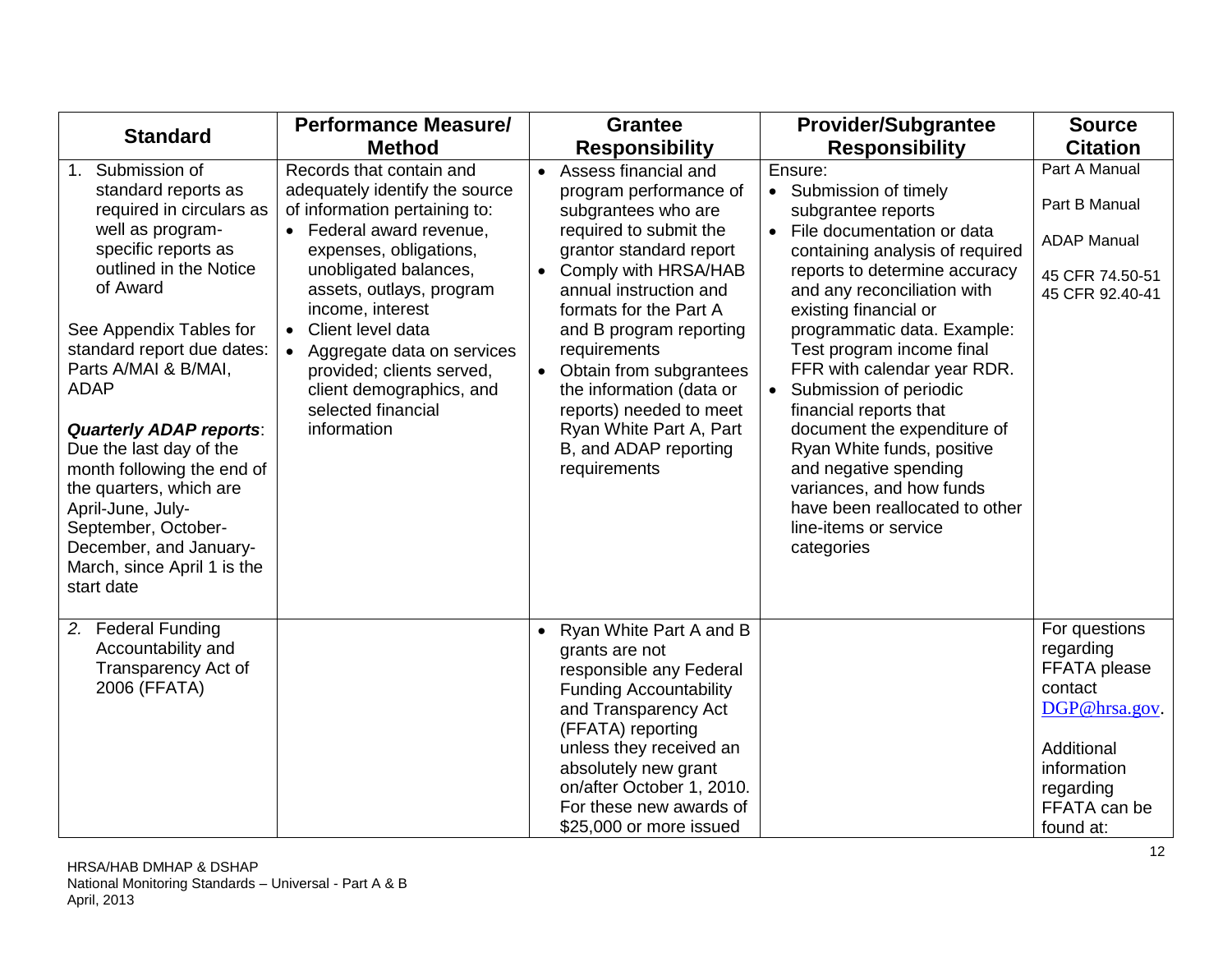<span id="page-12-0"></span>

|    | <b>Standard</b>                                                                                                                                                                         | <b>Performance Measure/</b>                                                                                                                                                               | <b>Provider/Subgrantee</b><br><b>Grantee</b>                                                                                                                                                                                                                                                                                                                                                                                                                      | <b>Source</b>                                                                                                            |
|----|-----------------------------------------------------------------------------------------------------------------------------------------------------------------------------------------|-------------------------------------------------------------------------------------------------------------------------------------------------------------------------------------------|-------------------------------------------------------------------------------------------------------------------------------------------------------------------------------------------------------------------------------------------------------------------------------------------------------------------------------------------------------------------------------------------------------------------------------------------------------------------|--------------------------------------------------------------------------------------------------------------------------|
|    |                                                                                                                                                                                         | <b>Method</b>                                                                                                                                                                             | <b>Responsibility</b><br><b>Responsibility</b>                                                                                                                                                                                                                                                                                                                                                                                                                    | <b>Citation</b>                                                                                                          |
|    |                                                                                                                                                                                         |                                                                                                                                                                                           | on/after October 1, 2010,<br><b>HRSA</b> notifies grantees<br>of their FFATA reporting<br>obligation in the Notice<br>of Award as a "Grant<br>Specific Term" in the<br>"Terms and Conditions"<br>section of the initial<br>award letter. For our<br>grantees since their<br>awards are reoccurring,<br>even if their budget<br>period is for one year,<br>FFATA would not apply.                                                                                  | http://www.hrsa<br>.gov/grants/ffata<br>.html                                                                            |
|    | <b>Section F:</b><br><b>Monitoring</b>                                                                                                                                                  |                                                                                                                                                                                           |                                                                                                                                                                                                                                                                                                                                                                                                                                                                   |                                                                                                                          |
| 1. | Any grantee or<br>subgrantee or<br>individual receiving<br>federal funding is<br>required to monitor for<br>compliance with<br>federal requirements<br>and programmatic<br>expectations | Development and<br>$\bullet$<br>consistent implementation<br>of policies and procedures<br>that establish uniform<br>administrative requirements<br>governing the monitoring of<br>awards | Develop policies and<br>Participate in and provide all<br>$\bullet$<br>procedures that establish<br>material necessary to carry<br>uniform administrative<br>out monitoring activities.<br>Monitor any service<br>requirements<br>$\bullet$<br>Document in subgrantee<br>contractors for compliance<br>with federal and programmatic<br>agreements or service<br>contracts the frequency,<br>requirements<br>reports and expectations<br>of monitoring activities | 45 CFR 74.51<br>45 CFR 92.40<br>2 CFR 215.51<br>Funding<br>Opportunity<br>Announcement<br>Part B Manual<br>Part A Manual |
| 2. | Monitoring activities<br>expected to include<br>annual site visits of all<br>Provider/Sub grantee.                                                                                      | Review of the following<br>$\bullet$<br>program monitoring<br>documents and actions:<br>Policies and<br>$\Omega$                                                                          | Use a combination of<br>Establish policies and<br>several of the following<br>procedures to ensure<br>to monitor program<br>compliance with federal and<br>compliance: program<br>programmatic requirements                                                                                                                                                                                                                                                       | Part A Manual<br>45 CFR 74.51<br>45 CFR 92.40                                                                            |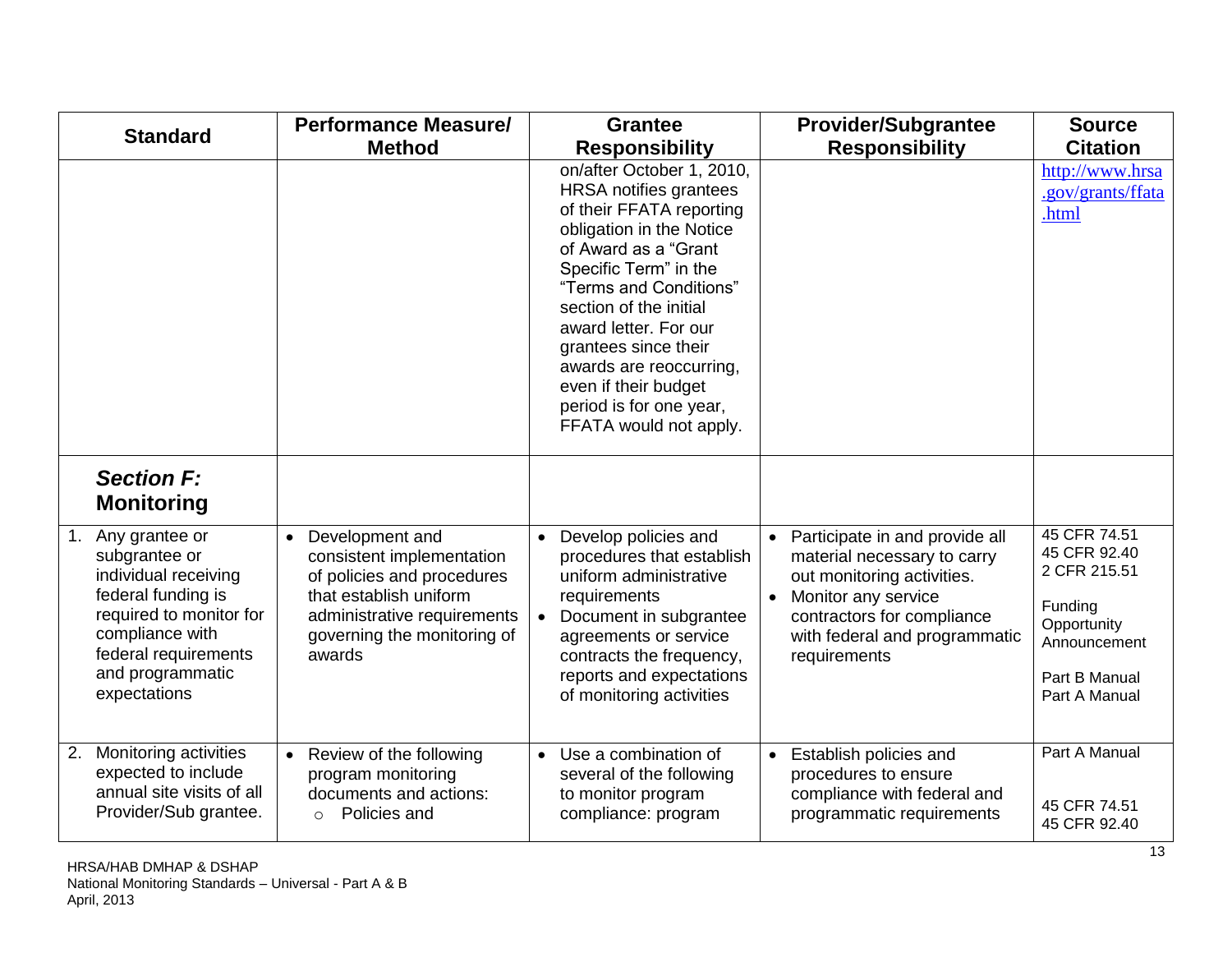| <b>Standard</b>                                                                                                                                                                                                                                                                                        | <b>Performance Measure/</b>                                                                                                                                                                                                                                                                                        | <b>Grantee</b>                                                                                                                                                                                                                                                                                                                                                                                                                                                                                                                                                | <b>Provider/Subgrantee</b>                                                                                                                        | <b>Source</b>                                                                                                            |
|--------------------------------------------------------------------------------------------------------------------------------------------------------------------------------------------------------------------------------------------------------------------------------------------------------|--------------------------------------------------------------------------------------------------------------------------------------------------------------------------------------------------------------------------------------------------------------------------------------------------------------------|---------------------------------------------------------------------------------------------------------------------------------------------------------------------------------------------------------------------------------------------------------------------------------------------------------------------------------------------------------------------------------------------------------------------------------------------------------------------------------------------------------------------------------------------------------------|---------------------------------------------------------------------------------------------------------------------------------------------------|--------------------------------------------------------------------------------------------------------------------------|
|                                                                                                                                                                                                                                                                                                        | <b>Method</b>                                                                                                                                                                                                                                                                                                      | <b>Responsibility</b>                                                                                                                                                                                                                                                                                                                                                                                                                                                                                                                                         | <b>Responsibility</b>                                                                                                                             | <b>Citation</b>                                                                                                          |
| <b>Note: Annual Site Visit</b><br>Exemption requests may<br>be submitted through EHB<br>prior approval<br><b>Note:</b> Code of Federal<br><b>Regulations (45 CFR</b><br>74.51; 92.40 and 215.51)<br>states that the HHS<br>awarding agency will<br>prescribe the frequency of<br>monitoring activities | procedures<br>Tools, protocols, or<br>$\circ$<br>methodologies<br>Reports<br>$\circ$<br>Corrective site action<br>$\circ$<br>plans<br>Progress on meeting<br>$\circ$<br>goals of corrective<br>action plans                                                                                                        | reports, annual site<br>visits, client satisfaction<br>reviews, capacity<br>development/ technical<br>assistance, and chart<br>(client record) reviews<br>Keep to a reasonable<br>$\bullet$<br>level the time and<br>resources contractors<br>must spend to meet their<br>reporting obligations<br>Review the following<br>program monitoring<br>documents:<br>○ Policies and<br>procedures<br>Tool, protocol, or<br>$\circ$<br>methodology<br>Reports<br>$\circ$<br>Corrective site action<br>plan<br>Progress on meeting goals<br>of corrective action plan | Submit auditable reports<br>$\bullet$<br>Provide the grantee access to<br>$\bullet$<br>financial documentation                                    | 2 CFR 215.51<br><b>Steven Young &amp;</b><br><b>Heather Hauck</b><br>Letter 10/4/2012                                    |
| Performance of fiscal<br>3.<br>monitoring activities to<br>ensure Ryan White<br>funds are only used<br>for approved purposes                                                                                                                                                                           | Review of the following<br>$\bullet$<br>fiscal monitoring<br>documents and actions:<br>$\circ$ Fiscal monitoring policy<br>and procedures<br>o Fiscal monitoring tool or<br>protocol<br>o Fiscal monitoring reports<br>Fiscal monitoring<br>$\circ$<br>corrective action plans<br>$\circ$ Compliance with goals of | Have documented<br>$\bullet$<br>evidence of:<br>$\circ$ Fiscal monitoring<br>activities<br>o Records reviews<br>Supporting<br>$\circ$<br>documentation of paid<br>expenditures<br>$\circ$ An annual financial<br>audit by a qualified<br>independent                                                                                                                                                                                                                                                                                                          | Have documented evidence that<br>federal funds have been used for<br>allowable services and comply<br>with Federal and Ryan White<br>requirements | Part A Manual<br>Part B Manual<br>Funding<br>Opportunity<br>Announcement<br>Inspector<br>General 2004<br>OEI-02-01-00641 |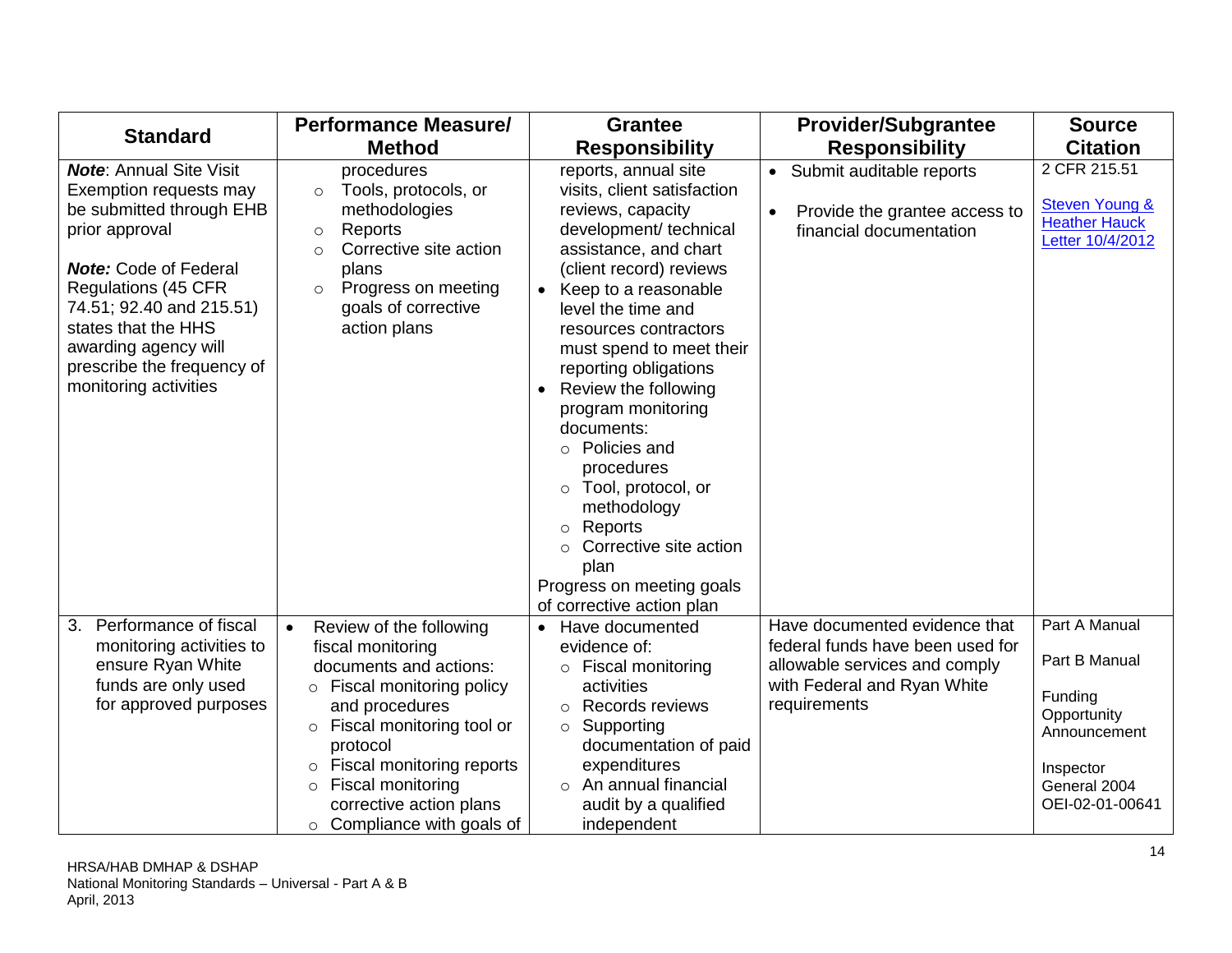|                                                                                                                                                                                                                                                                                                                                                                                                                                               | <b>Performance Measure/</b>                                                                                                                                                                                                                                                                                    | <b>Grantee</b>                                                                                                                                                                                                                                                                                                                                                                                                                                                                                                                        | <b>Provider/Subgrantee</b>                                                                                                                                                                                                                                                                                                                                                                                                                                                                                                                            | <b>Source</b>                                                                                      |
|-----------------------------------------------------------------------------------------------------------------------------------------------------------------------------------------------------------------------------------------------------------------------------------------------------------------------------------------------------------------------------------------------------------------------------------------------|----------------------------------------------------------------------------------------------------------------------------------------------------------------------------------------------------------------------------------------------------------------------------------------------------------------|---------------------------------------------------------------------------------------------------------------------------------------------------------------------------------------------------------------------------------------------------------------------------------------------------------------------------------------------------------------------------------------------------------------------------------------------------------------------------------------------------------------------------------------|-------------------------------------------------------------------------------------------------------------------------------------------------------------------------------------------------------------------------------------------------------------------------------------------------------------------------------------------------------------------------------------------------------------------------------------------------------------------------------------------------------------------------------------------------------|----------------------------------------------------------------------------------------------------|
| <b>Standard</b>                                                                                                                                                                                                                                                                                                                                                                                                                               | <b>Method</b>                                                                                                                                                                                                                                                                                                  | <b>Responsibility</b>                                                                                                                                                                                                                                                                                                                                                                                                                                                                                                                 | <b>Responsibility</b>                                                                                                                                                                                                                                                                                                                                                                                                                                                                                                                                 | <b>Citation</b>                                                                                    |
|                                                                                                                                                                                                                                                                                                                                                                                                                                               | corrective action plans                                                                                                                                                                                                                                                                                        | accountant<br>Have on file a copy of all<br>$\bullet$<br>subgrantee procurement<br>documents including<br>subgrantee agreements/<br>contracts, letters of<br>agreements, MOUs, and<br>fiscal, program and<br>annual site visit reports<br>Report to HRSA as part<br>$\bullet$<br>of every application<br>efforts to monitor<br>subgrantees in<br>accordance with these<br>standards                                                                                                                                                   |                                                                                                                                                                                                                                                                                                                                                                                                                                                                                                                                                       |                                                                                                    |
| Salary Limit: HRSA<br>4.<br>funds may not be<br>used to pay the salary<br>of an individual at a<br>rate in excess of<br>\$179,700. This<br>amount reflects an<br>individual's base<br>salary exclusive of<br>fringe and any income<br>that an individual may<br>be permitted to earn<br>outside of the duties<br>to the applicant<br>organization. This<br>salary limitation also<br>applies to<br>subawards/subcontra<br>cts for substantive | Identification and<br>$\bullet$<br>description of individual<br>employee salary<br>expenditures to ensure that<br>salaries are within the<br><b>HRSA Salary Limit.</b><br>Determine whether<br>$\bullet$<br>individual staff receives<br>additional HRSA income<br>through other subawards or<br>subcontracts. | Monitor prorated salaries<br>to ensure that the salary<br>when calculated at 100%<br>does not exceed the<br><b>HRSA Salary Limit.</b><br>Monitor staff salaries to<br>$\bullet$<br>determine that the salary<br>limit is not exceeded<br>when the aggregate<br>salary funding from other<br><b>HHS and HRSA sources</b><br>including Bureau of<br>Primary Health Care,<br><b>Maternal and Child</b><br>Health Bureau and<br>Ryan White funding (A,<br>B, C, D and F) do not<br>exceed the limitation.<br>Review payroll reports,<br>٠ | Monitor staff salaries to<br>determine whether the salary<br>limit is being exceeded.<br>Monitor prorated salaries to<br>ensure that the salary when<br>calculated at 100% does not<br>exceed the HRSA Salary<br>Limit.<br>Monitor staff salaries to<br>$\bullet$<br>determine that the salary limit<br>is not exceeded when the<br>aggregate salary funding from<br>other federal sources including<br>all parts of Ryan White do not<br>exceed the limitation.<br>Review payroll reports, payroll<br>allocation journals and<br>employee contracts. | Consolidated<br>Appropriations<br>Act, 2012,<br>Division F, title II,<br>Sec. 203, P.L.<br>112-74. |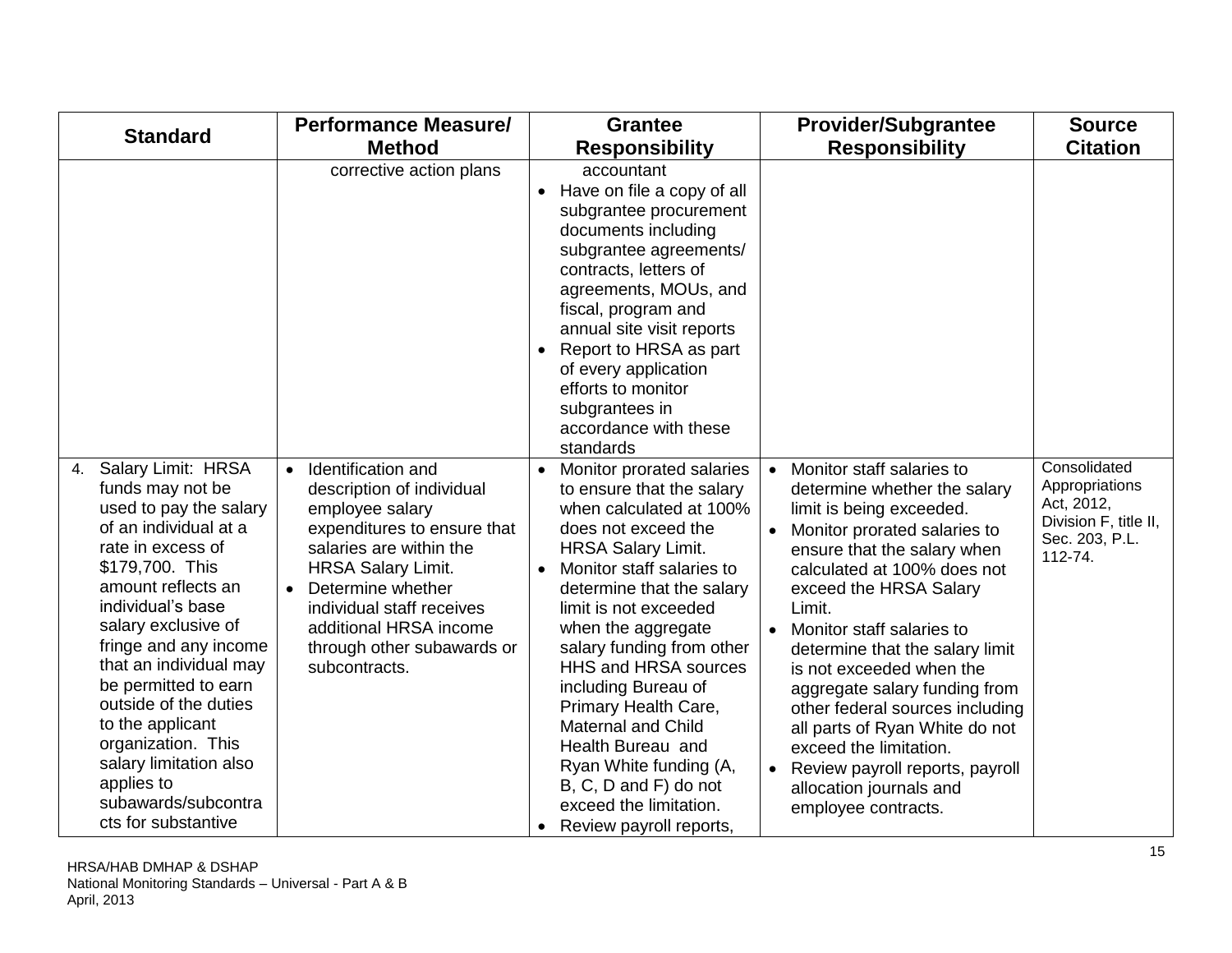| <b>Standard</b>                                                                                                                                                                                                                                                                        | <b>Performance Measure/</b>                                                                                                                                                                                                                               | <b>Grantee</b>                                                                                                                                                                                                                                                                                                                                            | <b>Provider/Subgrantee</b>                                                                                                                                                                         | <b>Source</b>                                                                                      |
|----------------------------------------------------------------------------------------------------------------------------------------------------------------------------------------------------------------------------------------------------------------------------------------|-----------------------------------------------------------------------------------------------------------------------------------------------------------------------------------------------------------------------------------------------------------|-----------------------------------------------------------------------------------------------------------------------------------------------------------------------------------------------------------------------------------------------------------------------------------------------------------------------------------------------------------|----------------------------------------------------------------------------------------------------------------------------------------------------------------------------------------------------|----------------------------------------------------------------------------------------------------|
|                                                                                                                                                                                                                                                                                        | <b>Method</b>                                                                                                                                                                                                                                             | <b>Responsibility</b>                                                                                                                                                                                                                                                                                                                                     | <b>Responsibility</b>                                                                                                                                                                              | <b>Citation</b>                                                                                    |
| work under a HRSA<br>grant or cooperative<br>agreement.                                                                                                                                                                                                                                |                                                                                                                                                                                                                                                           | payroll allocation<br>journals and employee<br>contracts.<br>Interview employees if<br>$\bullet$<br>payroll or income<br>documentation is not<br>available from the<br>contractor or<br>subcontractor provider.                                                                                                                                           |                                                                                                                                                                                                    |                                                                                                    |
| <b>Salary Limit Fringe</b><br>5.<br>Benefits: If an<br>individual is under the<br>salary cap limitation,<br>fringe is applied as<br>usual. If an individual<br>is over the salary cap<br>limitation, fringe is<br>calculated on the<br>adjusted base salary.                           | Identification of individual<br>$\bullet$<br>employee fringe benefit<br>allocation.                                                                                                                                                                       | Monitor to ensure that<br>$\bullet$<br>when an employee<br>salary exceeds the<br>salary limit, the fringe<br>benefit contribution is<br>limited to the percentage<br>of the maximum<br>allowable salary.                                                                                                                                                  | Monitor to ensure that when<br>$\bullet$<br>an employee salary exceeds<br>the salary limit, the fringe<br>benefit contribution is limited<br>to the percentage of the<br>maximum allowable salary. | Consolidated<br>Appropriations<br>Act, 2012,<br>Division F, title II,<br>Sec. 203, P.L.<br>112-74. |
| Corrective actions<br>6.<br>taken when<br>subgrantee outcomes<br>do not meet program<br>objectives and grantee<br>expectations, which<br>may include:<br>• Improved oversight<br>• Redistribution of funds<br>• A "corrective action"<br>letter<br>• Sponsored technical<br>assistance | Review corrective action<br>$\bullet$<br>plans<br>Review resolution of issues<br>$\bullet$<br>identified in corrective<br>action plan<br>Policies that describe<br>$\bullet$<br>actions to be taken when<br>issues are not resolved in a<br>timely manner | <b>Establish and implement</b><br>$\bullet$<br>monitoring policies that<br>require a compliance<br>report that lists in order<br>of gravity the identified<br>non-compliance<br>activities, requires a<br>corrective action plan,<br>and establishes a time<br>limit for response and<br>implementation of<br>measures that will bring<br>subgrantee into | Prepare and submit:<br>• Timely and detailed response<br>to monitoring findings<br>Timely progress reports on<br>$\bullet$<br>implementation of corrective<br>action plan                          | Part A Manual<br>Part B Manual                                                                     |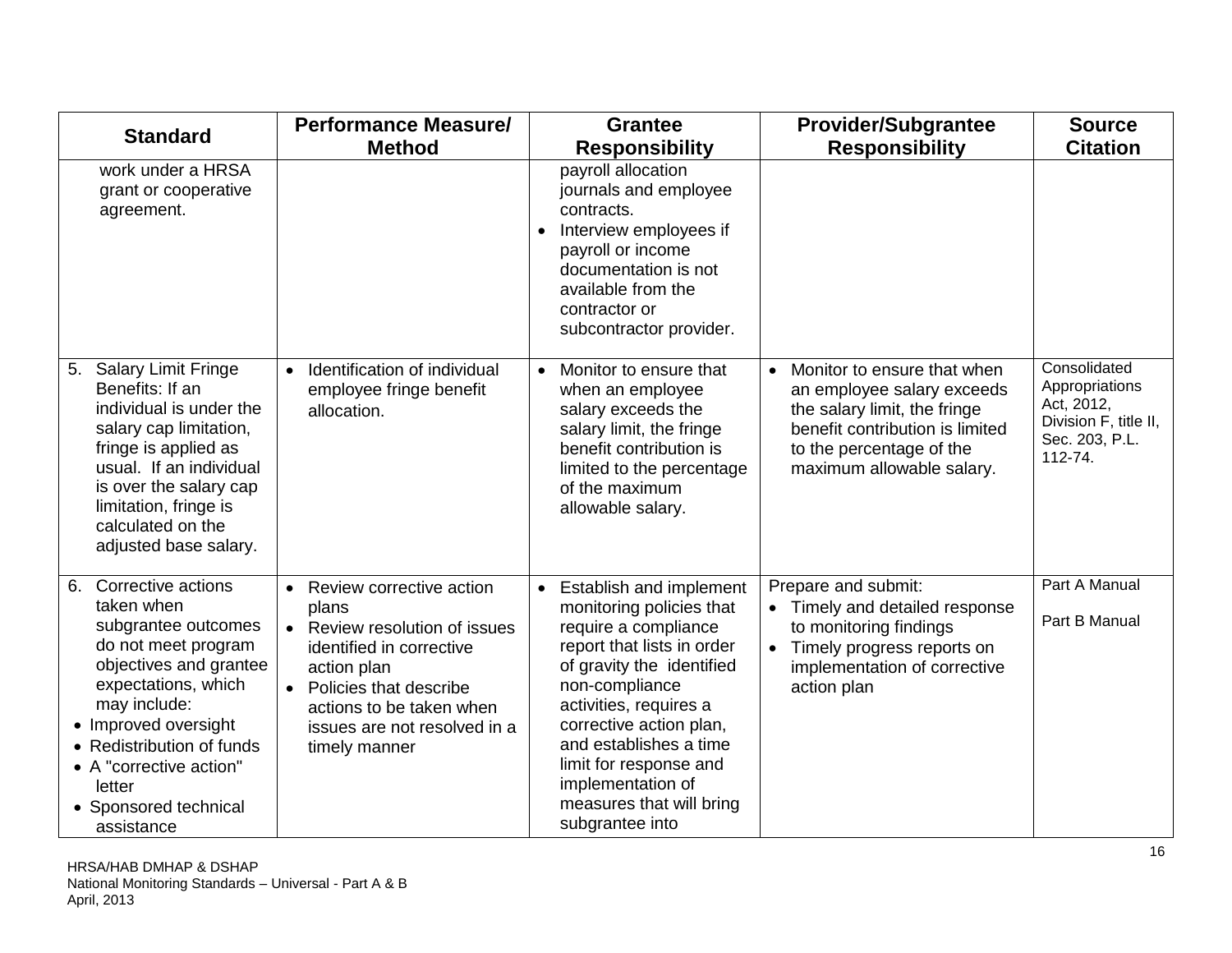| <b>Standard</b> | <b>Performance Measure/</b> | <b>Grantee</b>                                                                                                                                                                 | <b>Provider/Subgrantee</b> | <b>Source</b>   |
|-----------------|-----------------------------|--------------------------------------------------------------------------------------------------------------------------------------------------------------------------------|----------------------------|-----------------|
|                 | <b>Method</b>               | <b>Responsibility</b>                                                                                                                                                          | <b>Responsibility</b>      | <b>Citation</b> |
|                 |                             | compliance<br>Maintain files with<br>monitoring reports,<br>corrective action plans,<br>and progress reports on<br>the resolution of any<br>findings of a monitoring<br>report |                            |                 |

### <span id="page-16-0"></span>**Appendix 1**

### **Table 1**

| Parts A/MAI & B/MAI Reports                  | <b>Due Date</b>                       |
|----------------------------------------------|---------------------------------------|
| <b>Revised Budget Narrative</b>              | 90 days after receipt of final award  |
| <b>Planned Allocations A/MAI &amp; B/MAI</b> | 90 days after receipt of final award  |
| <b>Implementation Plan</b>                   | 90 days after receipt of final award  |
| List Providers (CLC) and CRC                 | 90 days after receipt of final award  |
| <b>Final FFR and Carryover Request</b>       | <b>July 30, 20XX</b>                  |
| <b>WICY Report</b>                           | 120 days after end of budget period   |
| <b>Final Annual Progress Report</b>          | 120 days after end of budget period   |
| <b>MAI Annual Report</b>                     | 120 days after end of budget period   |
| <b>Final Expenditures</b>                    | 120 days after end of budget period   |
| Interim FFR (Part B Only)                    | 150 days after receipt of final award |
| Part B mid-year progress report              | 210 days after receipt of final award |
| <b>Calendar year RSR</b>                     | March of following calendar year      |
| <b>MAI Final Expenditure Report</b>          | 120 days after end of budget period   |
| <b>Estimated UOB and Carryover</b>           | Part A: 12/31/XX ; Part B 1/31/XX     |